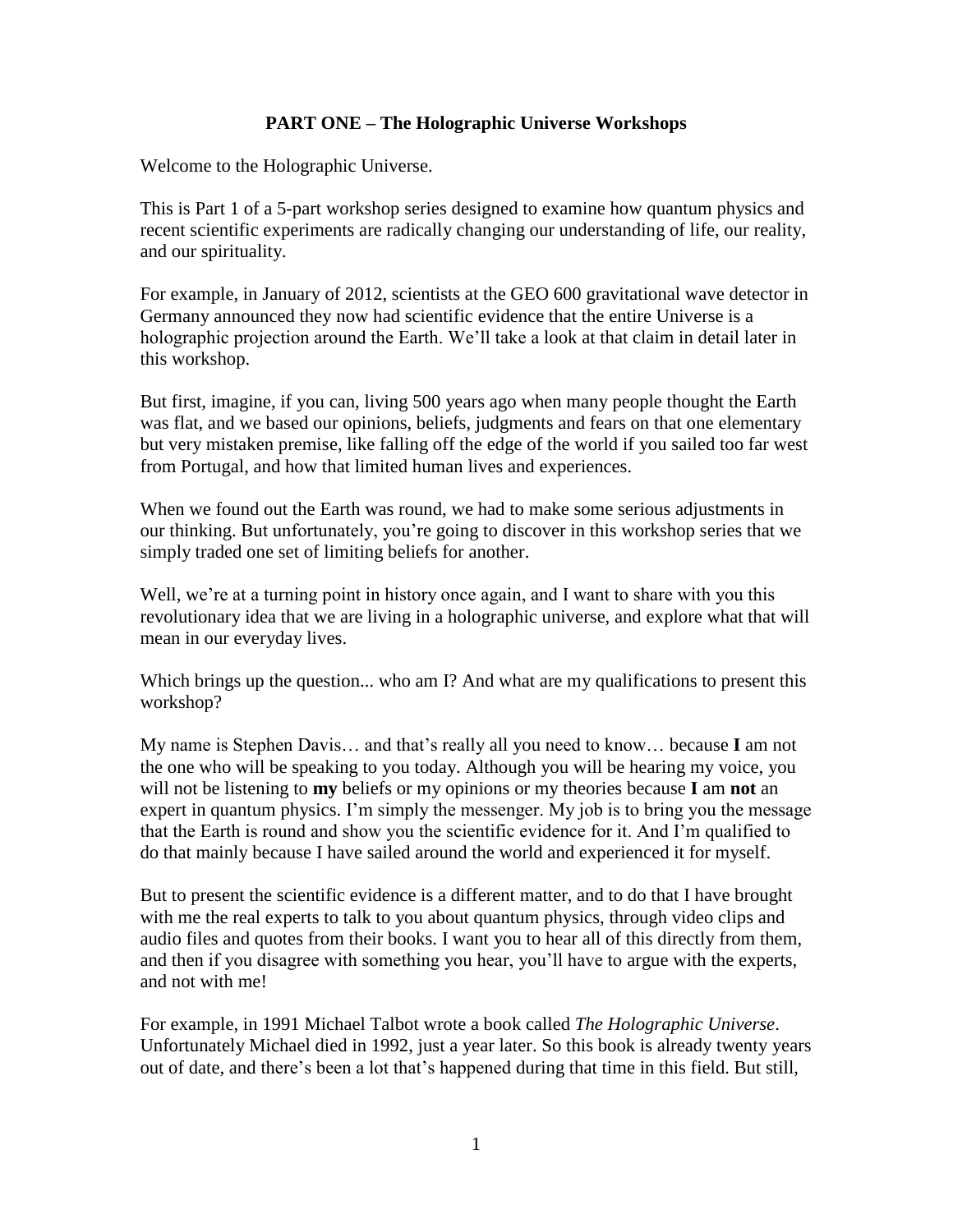it"s one of the best books I know to get started, and you"ll be hearing a lot of quotes from it during these workshops.

You"ll also be hearing quotes from *The Field*, by Lynne McTaggert, another excellent basic introduction to the subject.

And you"ll be meeting and hearing from a lot of different experts – mainly physics professors at various colleges and universities from all over the world, such as...

~ David Bohm, renowned quantum physicist at Princeton University

- ~ Karl Pribram, Neurophysiologist, Georgetown University
- ~ David Albert, Director of Philosophical Foundations of Physics, Columbia University
- ~ Richard Feynman, Professor of Theoretical Physics, California Institute of Technology
- ~ John Hagelin, Physics Professor at Maharishi University

~ Stuart Hameroff, Associate Director of the Center for Consciousness, University of Arizona

- ~ Nick Herbert, Assistant Professor of Physics, Monmouth College
- ~ Miceal Ledwith, Professor of Systematic Theology, Maynooth College, Ireland
- ~ Andrew Newberg, Director of the Center for Spirituality and the Neurosciences,
- University of Pennsylvania
- ~ Dean Radin, Professor, Saybrook Graduate School
- ~ Jeffrey Satinover, Teaching Fellow in Physics, Yale University
- ~ Leonard Susskind, Professor of Theoretical Physics, Stanford University
- ~ William Tiller, Professor Emeritus, Stanford University
- ~ Fred Alan Wolf, author of "Taking the Quantum Leap" and "Parallel Universes"
- ~ Brian Greene, Professor of Theoretical Physics, Columbia University

and many, many more.

But I want to introduce you first to Dr. Amit Goswami. Dr. Goswami is

- $\triangleright$  Professor Emeritus in theoretical physics at the University of Oregon
- $\triangleright$  Senior Scholar in Residence at the Institute of Noetic Sciences
- Author of 9 books on Quantum Physics, including "The Self-Aware Universe" and "Science and Spirituality: A Quantum Integration."

Listen carefully to what Dr. Goswami has to say...

*"This is the only radical thinking that you need to do. But it is so radical, it"s so difficult,*  because our tendency is that the world is already 'out there,' independent of my *experience. It is not. Quantum physics has been so clear about it…"*

You"ll be hearing that quote probably a half-dozen times over the course of these workshops, and each time you hear it, it will make more and more sense.

But now let's begin by taking a trip into outer space, and then back into inner space with a video called the Powers of Ten.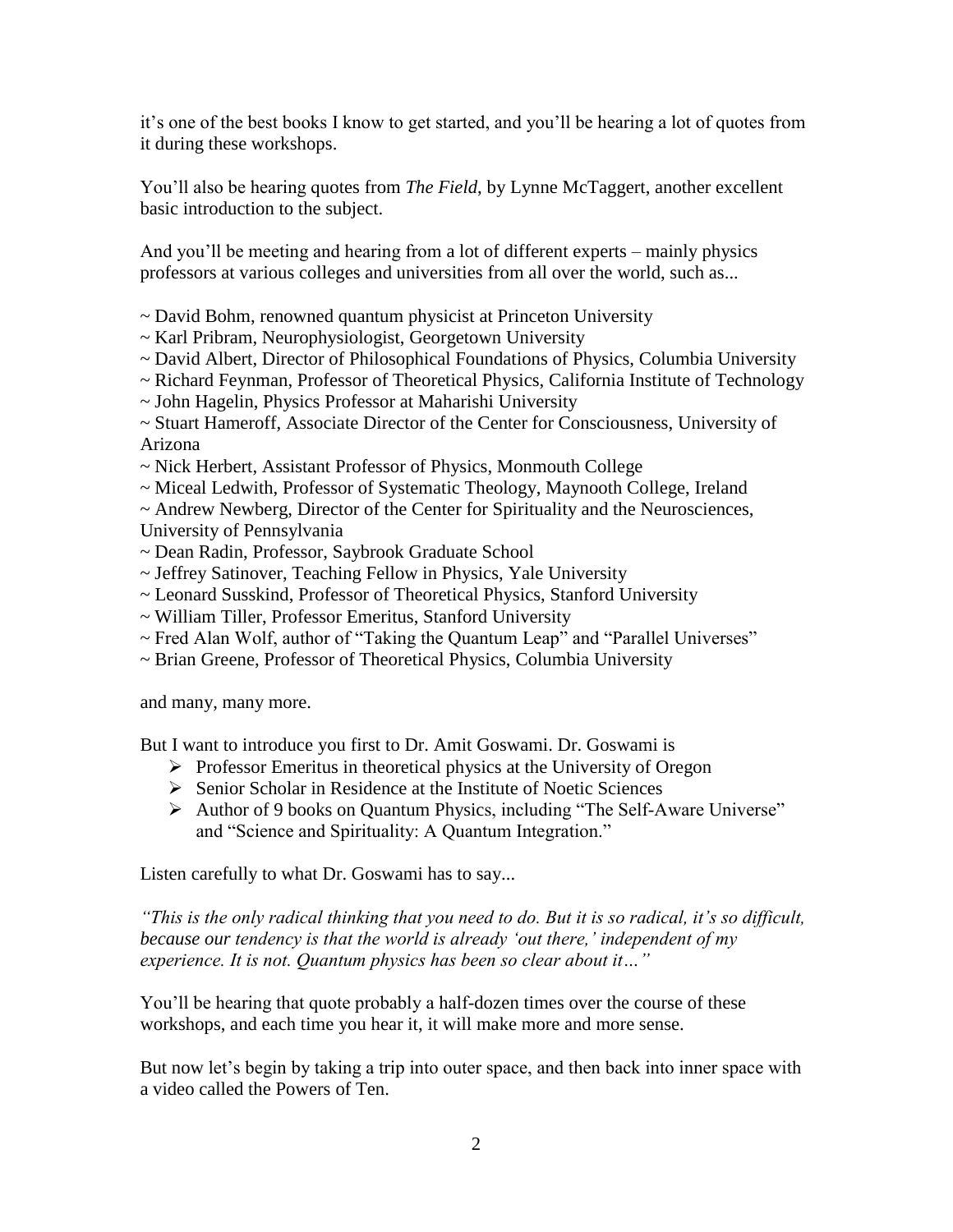*"A picnic near the lakeside in Chicago is the start of a lazy afternoon, early one October. We begin with a scene one meter wide, which we view from just one meter away. Now every ten seconds we will look from ten times farther away and our field of view will be ten times wider.*

*"This square is ten meters wide, and in ten seconds the next square will be ten times as wide. Our picture will center on the picnickers, even after they"ve been lost to sight.*

*"One-hundred meters wide – the distance a man can run in ten seconds. Cars crowd the highway, power boats lie at their docks. The colorful bleachers are Soldier Field.*

*"This square is a kilometer wide – 1,000 meters, the distance a racing car can travel in ten seconds. We see the great city on the lake shore.*

*"10<sup>4</sup> meters – 10 kilometers – the distance a supersonic airplane can travel in ten seconds. We see first the rounded end of Lake Michigan, then the whole Great Lake.*

*"10<sup>5</sup> meters – the distance an orbiting satellite covers in ten seconds. Long parades of clouds – the day"s weather in the Middle West.*

*"10<sup>6</sup> – a "1" with 6 zeros – a million meters. Soon the Earth will show as a solid sphere.*

*"We are able to see the whole Earth now, just over a minute along the journey. The Earth diminishes into the distance, but those background stars are so much farther away that they do not yet appear to move.*

*"A line extends at the true speed of light. In one second it half crosses the tilted orbit of the moon.*

*"Now we mark a small part of the path in which the Earth moves about the sun. Now the orbital paths of the neighbor planets: Venus, and Mars, then Mercury.*

*"Entering our field of view is the glowing center of our solar system, the sun, followed by the massive outer planets, swinging wide in their big orbits. That outer orbit belongs to Pluto.*

*"A fringe of the myriad comets too faint to see completes the solar system.*

 $"10^{14}$  – as the solar system shrinks to one bright point in the distance, our sun in plainly *now only one among the stars.*

*"Looking back from here we note four southern constellations, still much as they appear from the far side of the Earth.*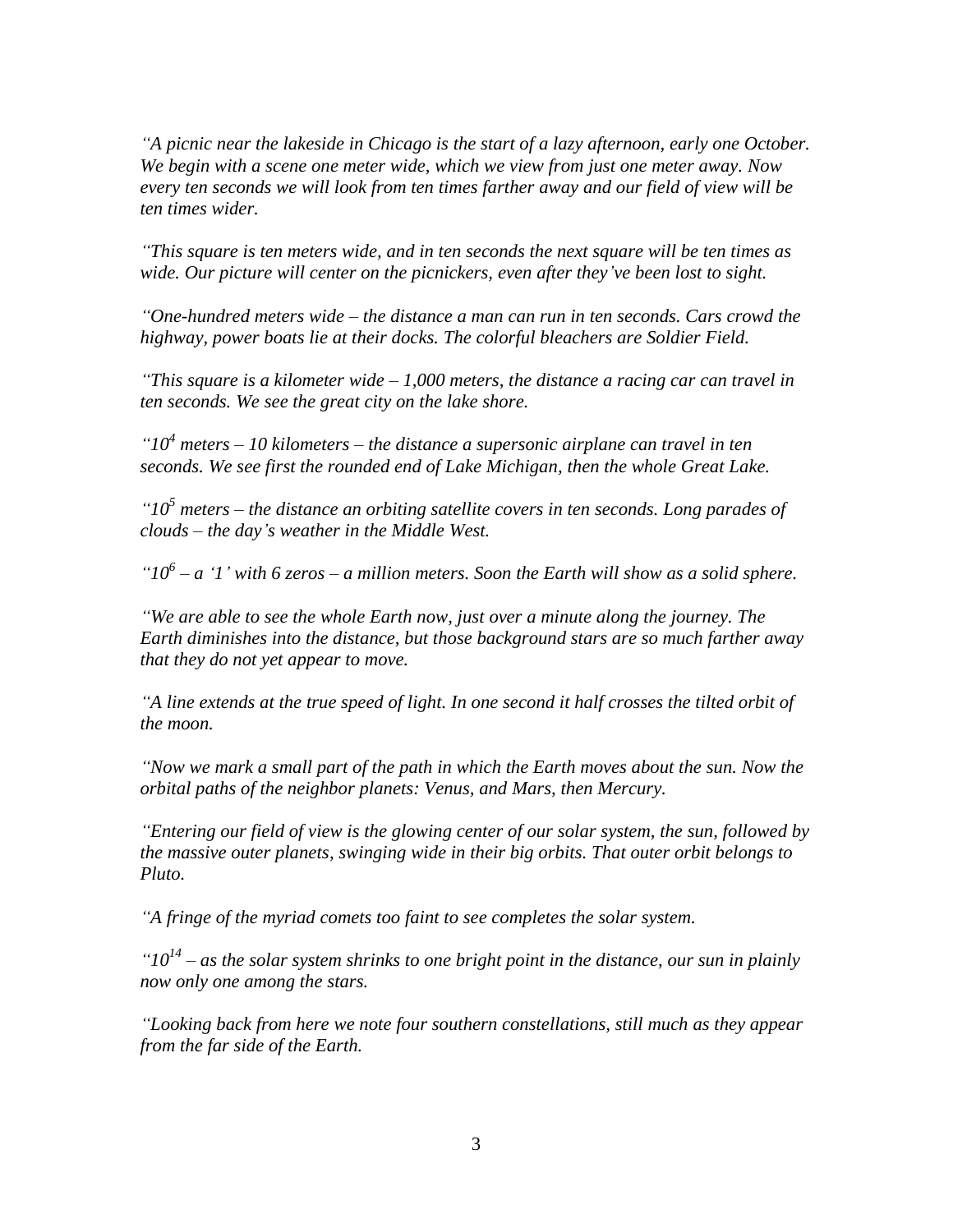*"This square is 10<sup>16</sup> – one light year – not yet out to the next star. Our last 10 seconds" step took us ten light years further. The next will be a hundred. Our perspective changes so much in each step now that even the background stars will appear to converge.*

*"At last we pass the bright star Arcturus, and some stars of the Dipper. Normal, but quite unfamiliar stars and clouds of gas surround us as we traverse the Milky Way galaxy.*

*"Giant steps carry us into the outskirts of the galaxy, and as we pull away we begin to see the great flat spiral facing us. The time and path we chose to leave Chicago has brought us out of the galaxy along a course nearly perpendicular to its disk.*

*"The two little satellite galaxies of our own are the Clouds of Magellan.*

*"10<sup>22</sup> – a million light years. Groups of galaxies bring a new level of structure to the scene. Glowing points are no longer single stars, but whole galaxies of stars seen as one.*

*"We pass the big Virgo cluster of galaxies, among many others, a hundred-million light years out.*

*"As we approach the limit of our vision, we pause to start back home.*

*"This lonely scene – the galaxies like dust – is what most of space looks like. This emptiness is normal. The richness of our own neighborhood is the exception.*

*"The trip back to the picnic on the lakefront will be a sped-up version, reducing the distance to the Earth"s surface by one power of ten every two seconds. In each two seconds we"ll appear to cover 90% of the remaining distance back to Earth. Notice the alternation between great activity and relative inactivity, a rhythm that will continue all the way into our next goal: A proton in the nucleus of a carbon atom beneath the skin on a hand of the sleeping man at the picnic.* 

*"10<sup>9</sup> meters, 10<sup>8</sup>… seven, six, five, four, three, two, one. We are back at our starting point.*

"We slow up at one meter  $-10^0$ .

*"Now we reduce the distance to our final destination by 90% every ten seconds, each step much smaller than the one before.*

*"At 10 -2 – one one-hundredth of a meter, one centimeter – we approach the surface of the hand. In a few seconds we"ll be entering the skin, crossing layer after layer, from the outermost dead cells into a tiny blood vessel within. Skin layers vanish in turn, an outer layer of cells, Felty collagen.*

*"A capillary containing red blood cells and a rough lymphocyte. We enter the white cell. Among its vital organelles, the porous wall of the cell nucleus appears. The nucleus within holds the heredity of the man in the coiled coils of DNA.*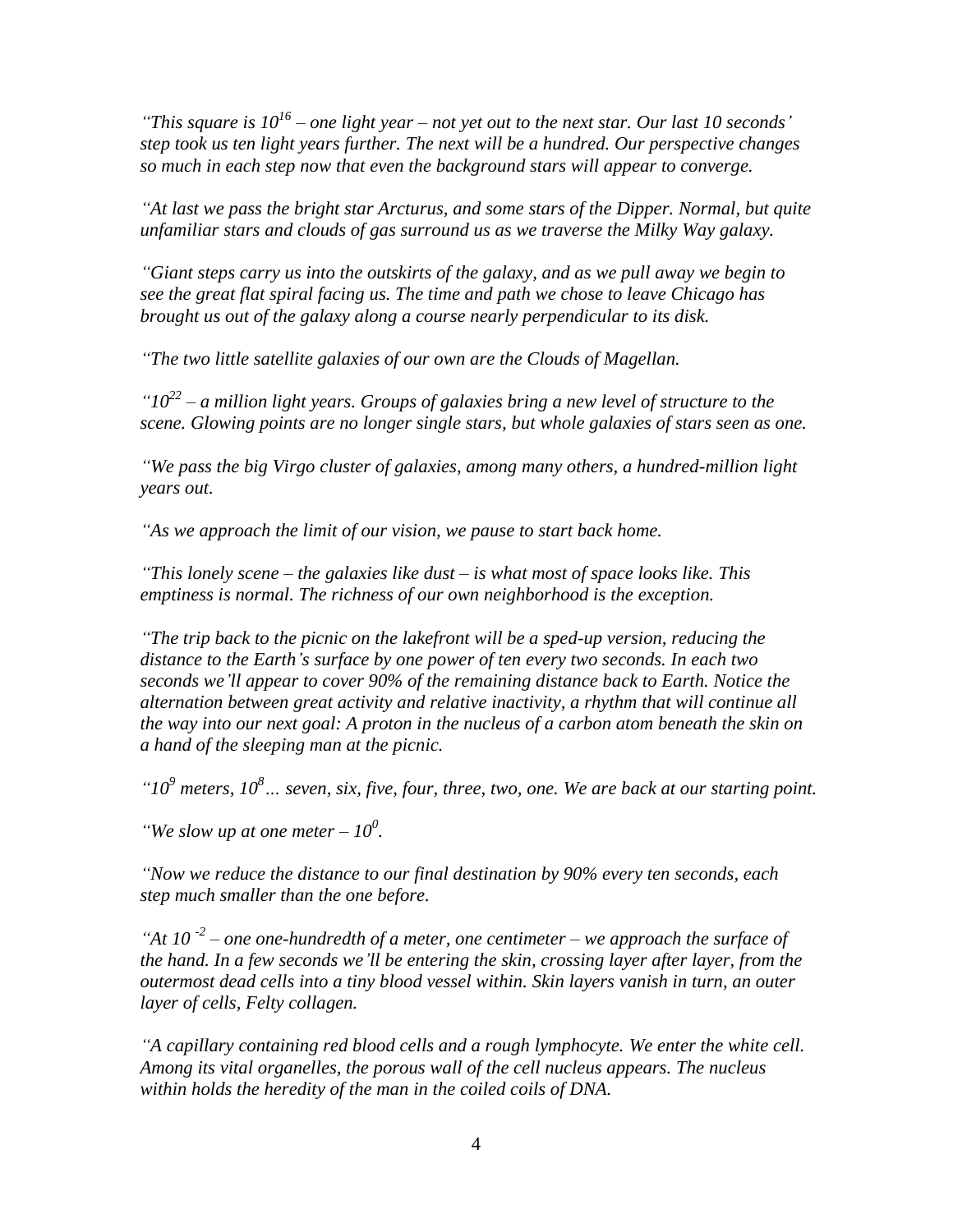*"As we close in, we come to the double-helix itself, a molecule like a long twisted ladder whose rungs of paired bases spell out twice, in an alphabet of four letters, the words of the powerful genetic message.*

*"At the atomic scale, the interplay of form and motion becomes more visible.*

*"We focus on one commonplace group of three hydrogen atoms bonded by electrical forces to a carbon atom. Four electrons make up the outer shell of the carbon itself. They appear in quantum motion as a swarm of shimmering points.* 

*"At 10-10 meters – one angstrom – we find ourselves right among those outer electrons. Now we come upon the two inner electrons, held in a tighter swarm.*

*"As we draw towards the atom"s attracting center, we enter upon a vast inner space.* 

*"At last the carbon nucleus, so massive and so small. This carbon nucleus is made up of six protons and six neutrons. Here in the domain of universal modules, there are protons and neutrons in every nucleus, electrons in every atom, atoms bonded into every molecule out to the farthest galaxy.*

*"As a single proton fills our screen, we reach the edge of present understanding."*

You can see that "outer space" and "inner space" look very much alike – lots of "empty" space."

This video was made in 1977. As technology improved, scientists kept going deeper and deeper, and they found smaller and smaller "particles" and more and more "empty" space."

*"We were all taught in school that the world is made of stuff – of matter, of mass, of atoms. Atoms make up molecules, molecules make up materials, and everything is made of that. But atoms actually are mostly empty. For example, if this ball were the nucleus of an atom – a proton in a hydrogen atom, for example – then the electron circling this, which would describe the outer limits of that atom, would be out by that mountain over there, roughly twenty miles away, and everything in between is empty. In fact, the universe is mostly empty.*

*"Within all the atoms and molecules – all the space within them – the particles take up an insignificant amount of the volume of an atom."*

Dr. William Tiller said, "Within all the atoms and molecules – all the space within them – the particles take up an insignificant amount of the volume of an atom."

But it's the particles that supposedly make up "matter," so scientists focus on them in their experiments, and as the research continued, scientists discovered that the very small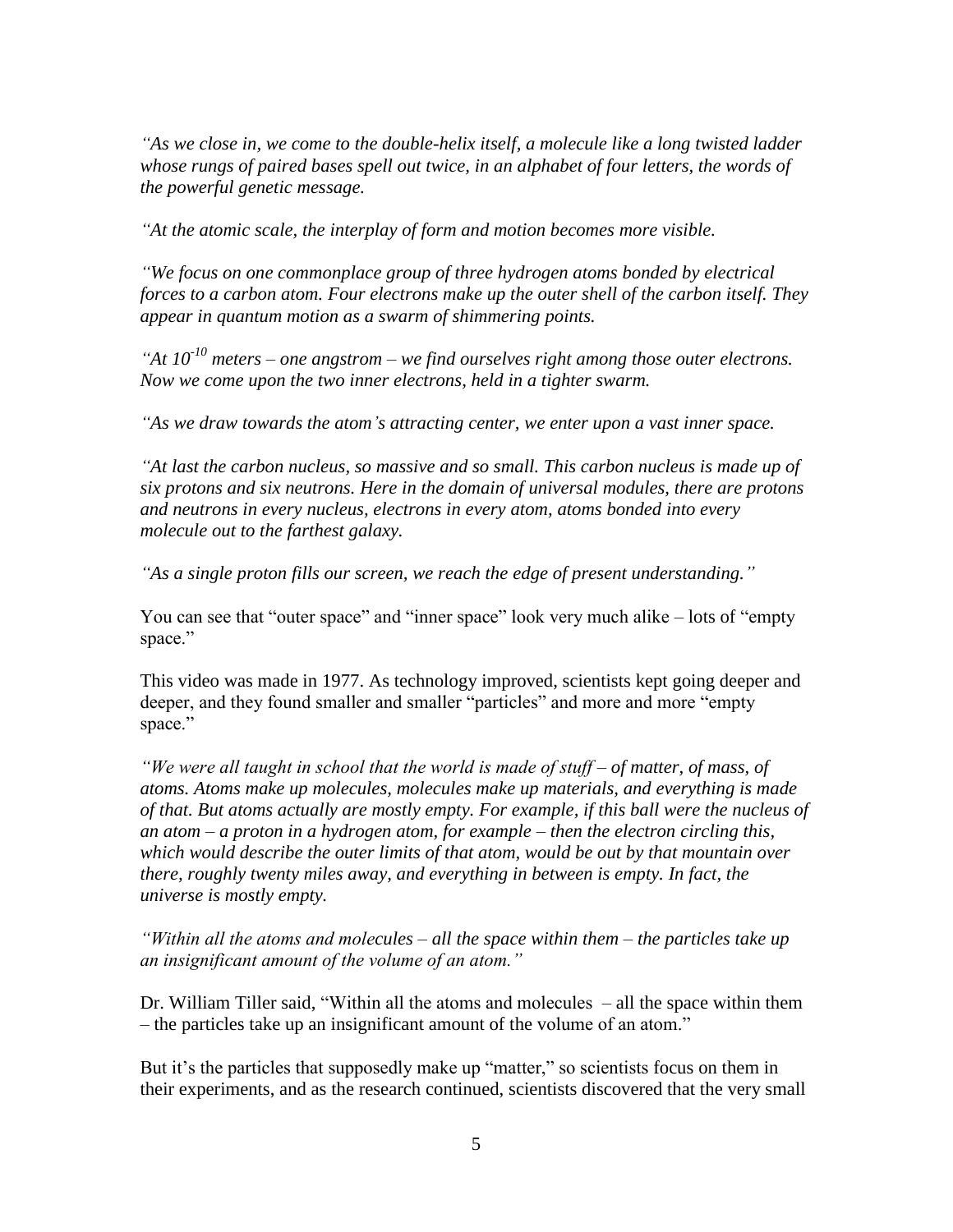particles they were finding did not behave as they were supposed to. Basically, Newtonian Physics only worked well on large objects – objects we can see with our naked eyes – but not on a sub-atomic level.

This was the beginning of Quantum Physics, and the most famous experiment that got everyone opening their minds to new possibilities about the universe and how it works is called the Double Slit Experiment. Here is a cartoon that explains what happened in that experiment.

Meet Captain Quantum….

*"And here we are… the granddaddy of all quantum weirdness. The infamous Double Slit Experiment.* 

*"The first people who did these experiments, and these experiments, you know, experiments, crude experiments of this kind were first performed almost 50 years ago – or more, 60 years ago. Those people were flabbergasted.*

*"To understand this experiment, we first need to see how particles – or little balls of matter – act. If we randomly shoot a small object – say, a marble – at the screen, we see a pattern on the back wall where they went through the slit and hit.* 

*"Now if we add a second slit, we would expect to see a second band duplicated to the right.*

*"Now let"s look at waves. The waves hit the slit and radiate out striking the back wall with the most intensity directly in line with the slit. The line of brightness on the back screen shows that intensity. This is similar to the line the marbles make.*

*"But when we add the second slit, something different happens.*

*"If the top of one wave meets the bottom of another wave, they cancel each other out. So now there is an interference pattern on the back wall. Places where the two tops meet are the highest intensity – the bright lines – and where they cancel, there is nothing.*

*"So when we throw things – that is, matter – through two slits, we get this…. two bands of hits. And with waves, we get an interference pattern of many bands.*

*"Good, so far. Now, let"s go quantum.*

*"An electron is a tiny, tiny bit of matter, like a tiny marble. Let"s fire a stream through one slit…. It behaves just like the marble… a single band.*

*"So if we shoot these tiny bits through two slits, we should get, like the marbles, two bands.*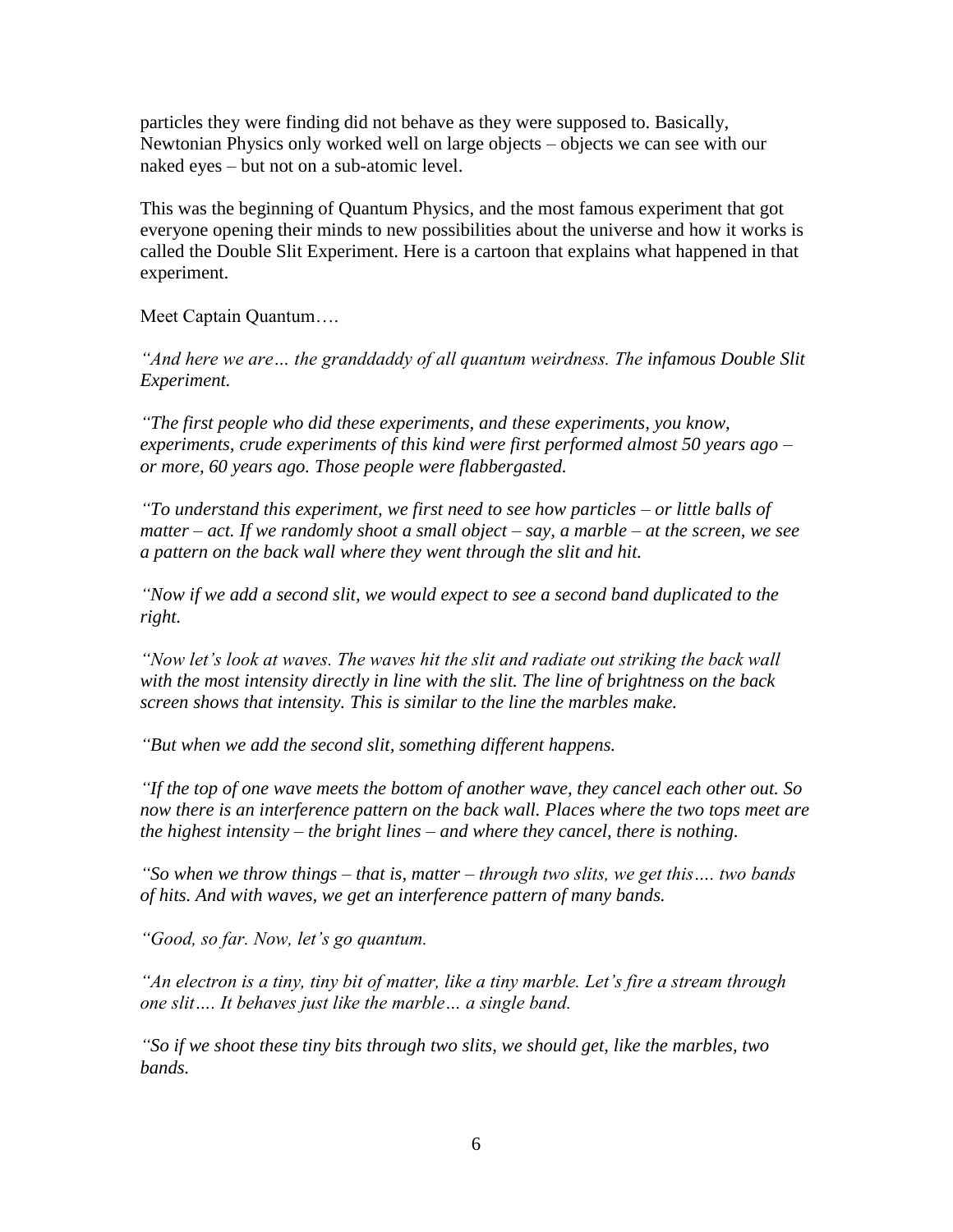*"What? An interference pattern? We fired electrons – tiny bits of matter – through, but we get a pattern like waves, not like little marbles. How? How could pieces of matter create an interference pattern like a wave? It doesn"t make sense.*

*"But physicists are clever. They thought, "maybe those little balls are bouncing off each other and creating that pattern." So they decide to shoot electrons through one at a time. There is no way they could interfere with each other.*

*"But after an hour of this, the same interference pattern is seen to emerge.*

*"The conclusion is inescapable…. The single electron leaves as a particle, becomes a wave of potentials, goes through both slits and interferes with itself, to hit the wall like waves."*

Let's make sure we understand this Double Slit experiment so far...

When we shoot matter – like a BB or a marble – at a barrier with two slits, we get two bright streaks on the screen behind in line with the slits, like this…

And when we shoot waves – like waves of water – through a barrier with two slits, one wave becomes two waves on the other side of the barrier.

And when two waves hit, they interfere with each other….

If the top of one wave aligns with the top of another wave, it's called "constructive" interference," and the result is a new and bigger wave.

But if the top of one wave aligns with the bottom of another wave, it"s called "destructive interference," and the result is that they cancel each other out and there"s no wave at all.

…and when constructive and destructive interference happen together, you get an interference pattern on the back screen that looks like this…

Now, if we shoot an electron – which we have always thought of as a particle – a little piece of matter – through a barrier with two slits, you would think we would get a pattern on the back screen that particles make, like this….

But we don't! Instead we get an interference pattern that waves make, like this...

The conclusion is that electrons, which are the building blocks of what we call "reality," are not solid particles at all, but exist as waves as well. In this wave form, they are called "quanta," which is why the study of how they behave is called "quantum physics."

But that's not the end of the Double Slit Experiment. Let's rejoin Captain Quantum where he left off….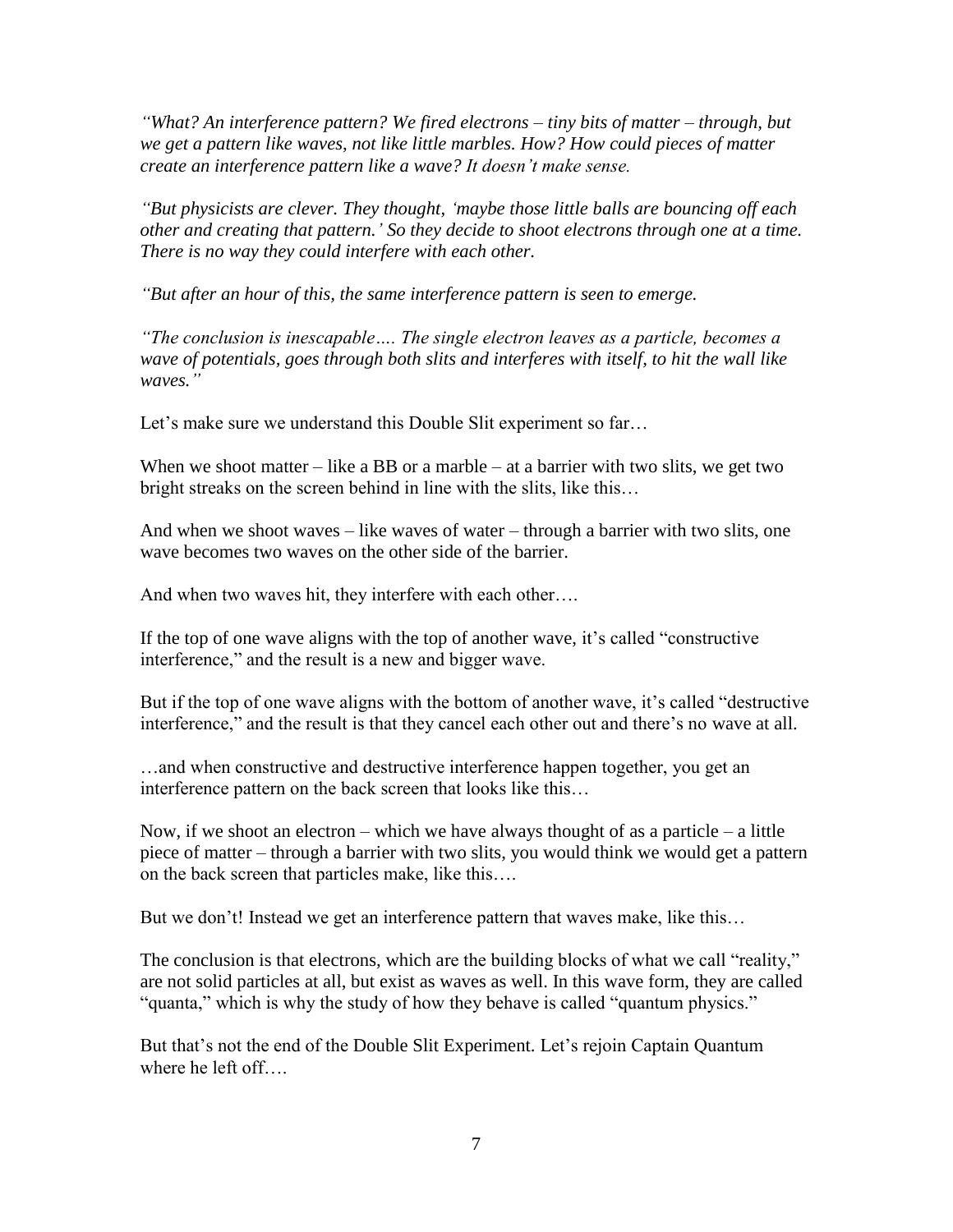*"The conclusion is inescapable…. The single electron leaves as a particle, becomes a wave of potentials, goes through both slits and interferes with itself, to hit the wall like waves.*

*"Physicists were completely baffled by this. So they decided to peek and see which slit it actually goes through. They put a measuring device by one slit to see which one it went through, and let it fly.*

*"But the quantum world is far more mysterious than they could have imagined. When they observed, the electron went back to behaving like a little marble. It produced a pattern of two bands, not an interference pattern of many. The very act of measuring, or observing, which slit it went through meant it only went through one, not both. The electron decided to act differently, as though it was aware it was being watched.* 

*"So the electron is very peculiar. An electron is very peculiar in the sense that when you"re not looking, the electron can be here, can be there, or can be over there in the corner of this room. It can be all over this room, so to speak. But whenever we look – this is the strange thing about this electron – whenever we look we always find them to be in one particular Geiger counter although we have a room full of Geiger counters. We never hear the Geiger counters ticking all over the room. This is the fundamentally important stuff about the electrons.* 

*"It was here that physicists stepped forever into the strange netherworld of quantum events. What is matter? Marbles? Or Waves? And waves of what? And what does an observer have to do with any of this? The observer collapsed the wave function simply by observing.* 

*"Particles aren"t really what they seem to be. They"re momentary manifestations – momentary "poppings" of this deeper imaginary realm, this wave-like realm, this "implicate order" as David Bohm would say it, this quantum wavy function as quantum physicists might talk about it in which there is no particle. There"s just this waviness which can spontaneously pop out as a particle."*

Once again, let's make sure we understand, because this is so important...

As we said earlier, when we shoot an electron toward a barrier with two slits without watching what it does at the barrier, we get an interference pattern, like this….

But when we watch – or measure – what happens at the barrier, the electron becomes a particle again and makes a particle pattern on the screen behind, like this…

In physics, this is called "the measurement problem," because the nature of an electron changes when you look at it or try to measure it. It collapses from being a wave into a particle in a specific location in space and time, which is what we see as "reality." This is called "collapsing the wave function." Remember that term, "collapsing the wave function," because we"ll talk more about it later.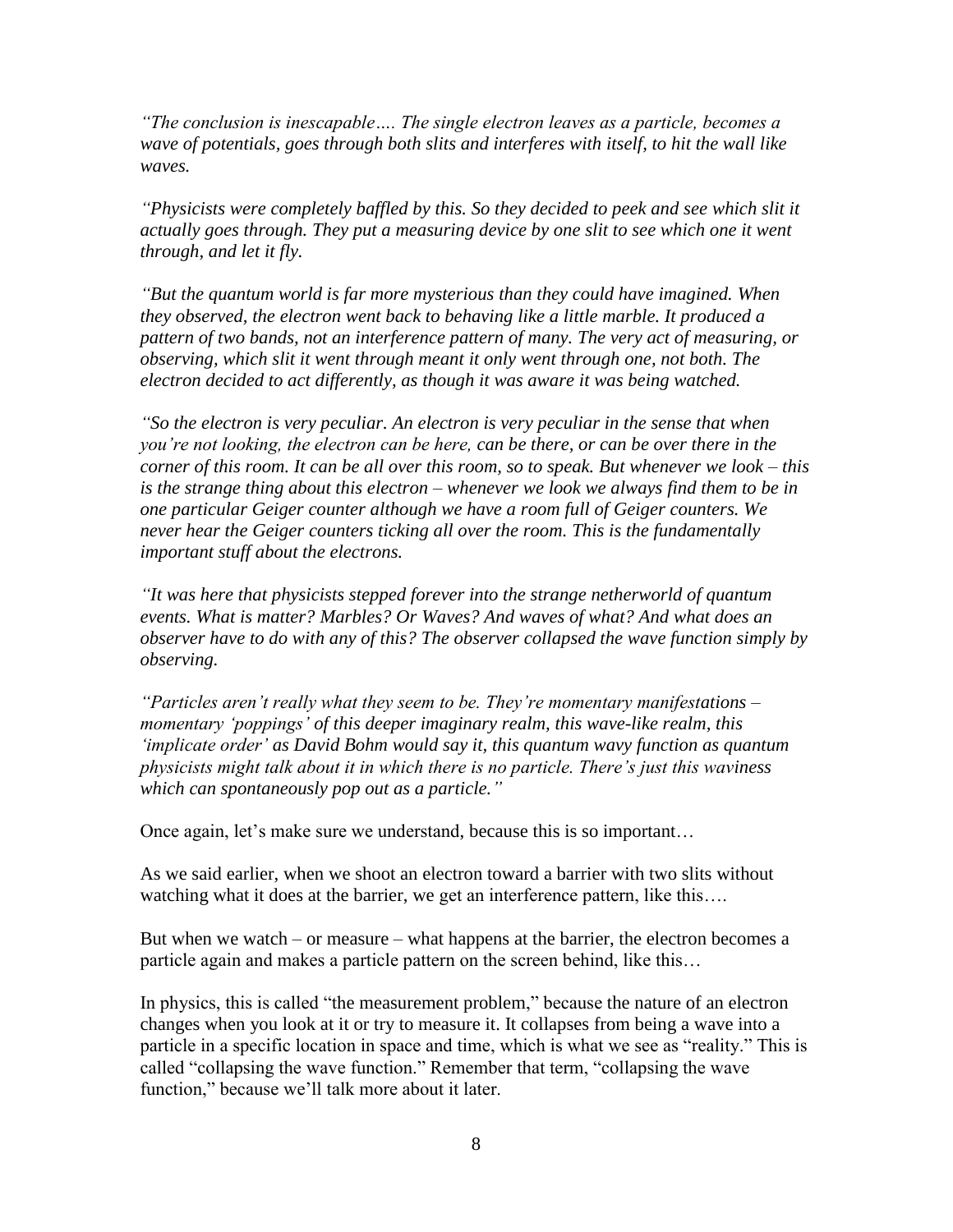This means that an electron – the core element of what we call our solid "physical reality" – is only a solid particle, is only **matter** when someone is looking at it. Otherwise, it"s a **wave**, and not solid at all.

In his book, *The Holographic Universe*, Michael Talbot said, "There is compelling evidence that the only time quanta [electrons] ever manifest as particles is when we are looking at them. When an electron isn't being looked at, it is always a wave."

To put it the other way around, the natural state of an electron is as a wave. It only pops out of its wave state to form a particle in a specific location in space and time when it is being observed. Then, when it's not being observed, it goes back into its wave state.

But it turns out that it's not just the electrons that pop in and out of existence.

Listen to Dr. Jeffrey Satinover….

*"Matter is not what we have long thought it to be. To the scientist matter has always been thought of as sort of the ultimate in that which is static and predictable.*

*"We like to think of space as empty and matter as solid. But in fact there is essentially nothing to matter whatsoever. It's completely insubstantial.* 

*"Take a look at an atom. We think of it as kind of a hard ball. Then we say, "Oh, well, no, not really. It's this little tiny point of really dense matter right at the center surrounded by a kind of fluffy probability cloud of electrons popping in and out of existence.*

*"But then it turns out that that's not even right. Even the nucleus, which we think of as so dense, pops in and out of existence just as readily as the electrons do."*

Dr. Satinover said, "Even the nucleus [of an atom], which we think of as so dense, pops in and out of existence just as readily as the electrons do."

So it is not only the electrons that exist as waves and then pop into a specific location in space and time when they are observed, but also the nucleus; and the most recent research has even found that whole atoms and molecules do the same thing.

Physicist Nick Herbert says this means that the world behind our back – where we are not looking and cannot observe – is always "a radically ambiguous and ceaselessly flowing quantum soup." But whenever we turn around and try to see the soup, our glance instantly freezes it and turns it back into "reality."

Herbert believes this makes us all a little like Midas, the legendary king who never knew the feel of silk or the caress of a human hand because everything he touched turned to gold. Likewise, we can never really know the true nature of the quantum universe because every time we try to observe it, it turns into matter.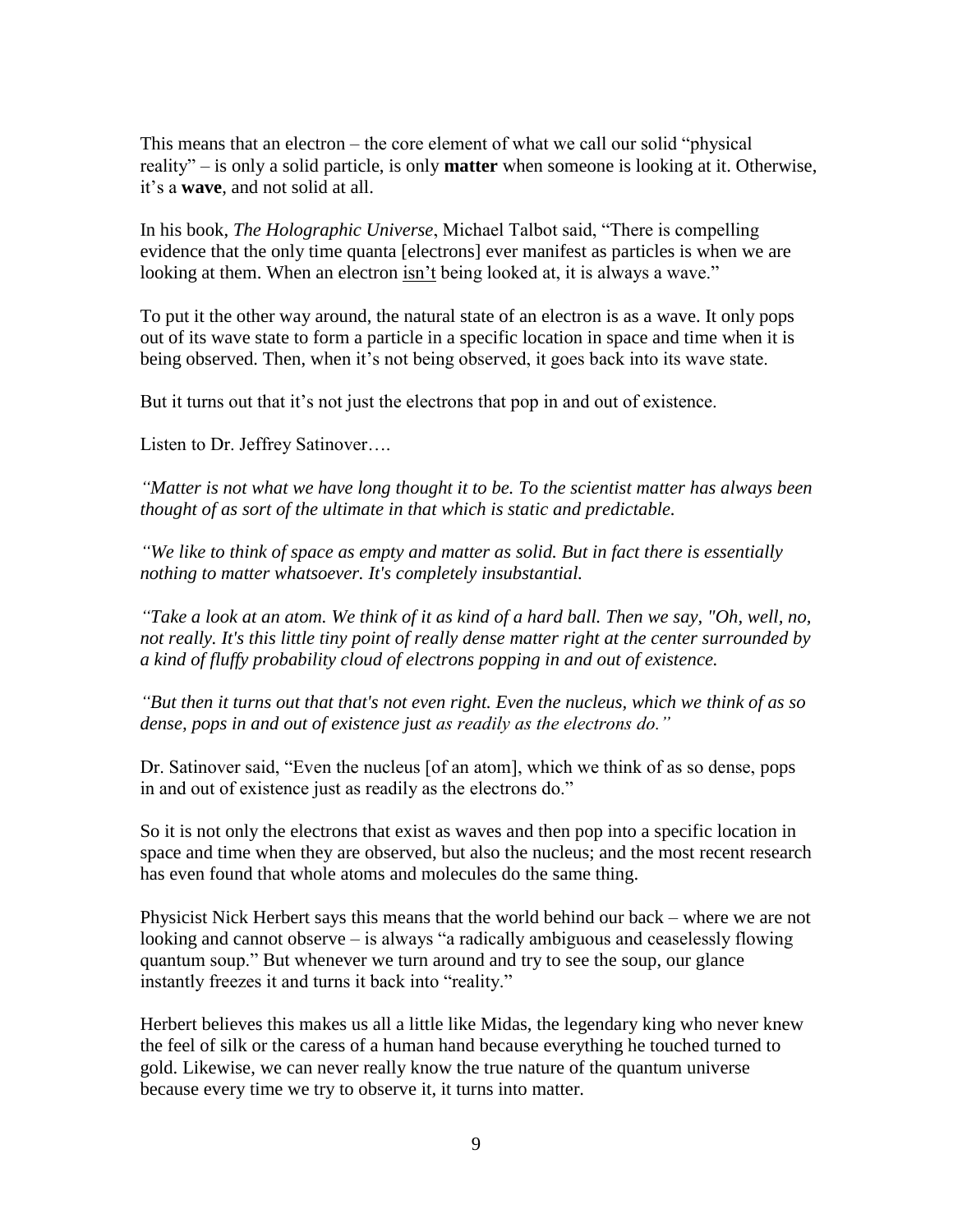Richard Feynman, a physics professor at the California Institute of Technology, is reported to have said that if you really understand this Double Slit experiment, you can understand all of quantum physics.

You will hear me say fairly often that one of the best clues, or hints, about how our universe actually works can be found in our kids" video games. Right now, take a short look at a game called "MineCraft."

*"Oh, man. Here we go, people... Minecraft... let's play.... ohhh...*

*"I can't believe I've never done this before. This game is the sweetest game, man. Oh, it is so awesome... Well, I'm so, so excited to get started, guys. I hope you're going to enjoy this series as much as I'm going to enjoy playing it. And, um, today we're just going to set up for the first night. We're going to try to make sure we find a good little pad, and.... oh, god! I think I broke something!*

*"We're going to look for a nice place to start up and... oooouuu! Oh, God! Oh, God! Oh, God!*

*"This is perfect, guys, this is absolutely perfect for a house. I'm going to build my house right into the side of this mountain, and when we come out of the house, we're going to come out with this amazing view of what can only be described as a rainforest. Umm.. you know what I'm saying... oh my god, this is so awesome. This is perfect. Yes, I think I want...yes, this is perfect. What? Is there is tree above me? Oh my god, the sun is going down. The sun be going down...."*

Notice that when the Player passes an object or turns in a new direction, whatever he had been looking at before disappears. Where does it go? Take a quick look again, and then we"ll talk a lot more about that later…

*"Oh, man. Here we go, people... Minecraft... let's play.... ohhh...*

*"I can't believe I've never done this before. This game is the sweetest game, man. Oh, it is so awesome... Well, I'm so, so excited to get started, guys. I hope you're going to enjoy the series as much as I'm going to enjoy playing it."*

Basically, unless the Player is looking at something in the video game, it doesn"t exist. It disappears, only to pop back up later if the Player looks at it again. This is how quantum physics is telling us that our reality works as well.

It means that our reality is not as real as we have always thought it was. Instead, as you hear many quantum physicists say, "it pops in and out of existence."

So… if matter is not solid, and reality is not "real," what IS this physical universe that we experience and think of as so "solid" – that looks and feels so real to us?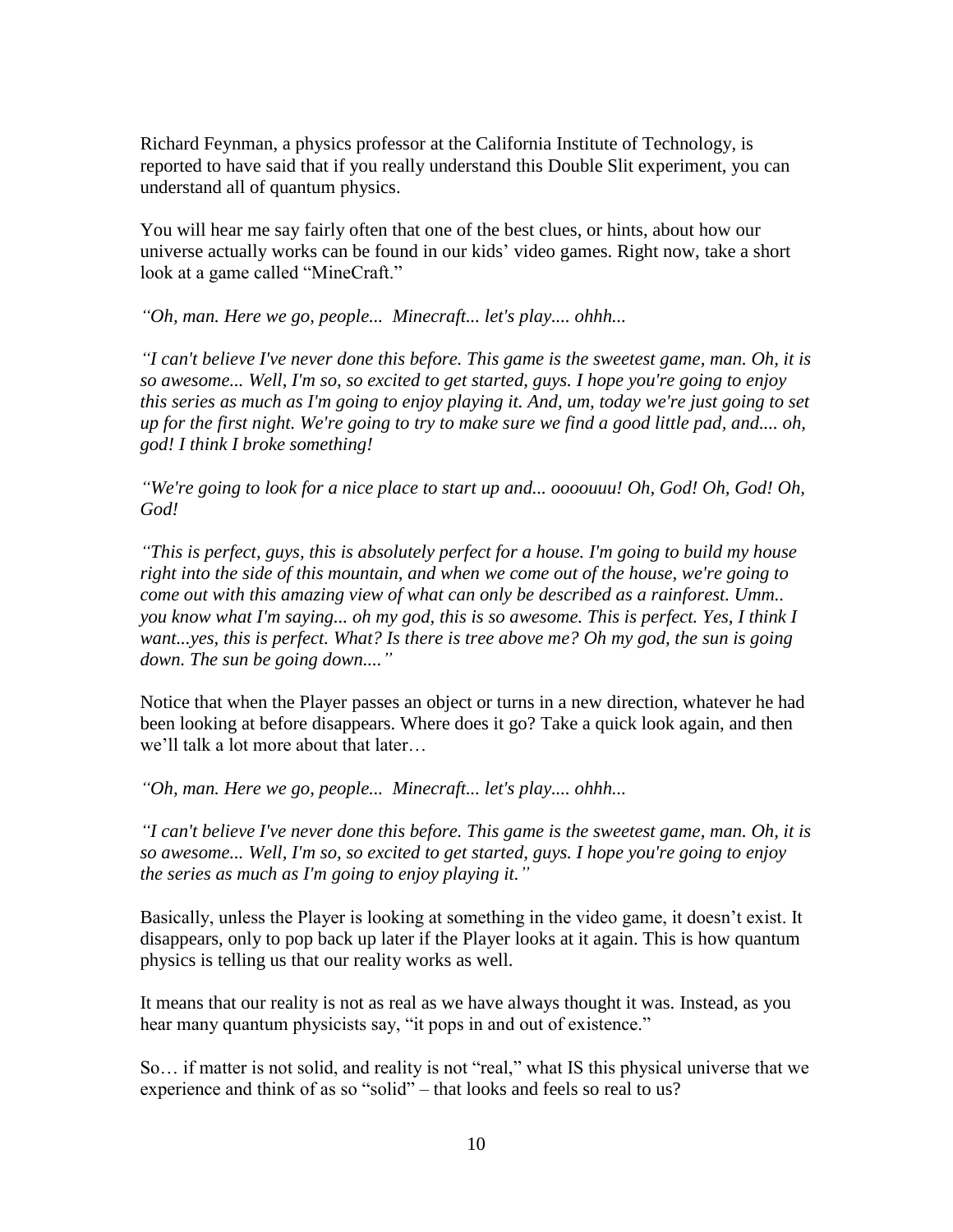Two models have been developed to answer that question…

- One is The "Field"
- and the other is The "Holographic Universe"

We're going to take a close look at both of those models, starting with the Field.

When we speak of an electron existing as a "wave," it isn't like an ocean wave, or a radio wave. It is more like a wave of possible locations where the electron could end up as a particle when it is observed  $-$  it's a wave of possibilities.

This "wave of possibilities" in which the quantum world exists has been called many names over the years, such as…

- $\triangleright$  the "quantum wave function", which you heard Fred Alan Wolf talk about
- $\triangleright$  the "implicate order" which was David Bohm's term
- $\triangleright$  the "Planck Scale" named after Dr. Max Planck. (These scientists apparently like to name things after themselves.)
- $\triangleright$  the "zero point field" named, of course, for Dr. Zero Point
- $\triangleright$  the "superstring field"
- $\triangleright$  the "unified field"

Mainly it is just called "the Field." It is a field of unlimited possibilities out of which everything is created.

Lynne McTaggart, author of *The Field*, defines it as "a field of all possibility."

In other words, everything you can think of, and everything you can"t think of, and everything no one has thought of yet, already exists in wave form in the Field.

*"Progress in our understanding of the universe through physics over the past quarter century has been exploring deeper levels of natural law, from the macroscopic to the microscopic, from the molecular to the atomic to the nuclear to sub-nuclear levels of nature's functioning – the so-called electroweak unified scale, grand unified scale, super unified scale, And what we've discovered at the core basis of the universe, the foundation of the universe, is a single universal field of intelligence – a field which unites gravity with electromagnetism (light), with radioactivity (with the nuclear forces). So that all the forces of nature and all the so-called particles of nature – quarks, leptons, protons, neutrons* – *are now understood to be just different ripples on a single ocean of existence.*

*"It's called the Unified Field, or Superstring Field* – *a single universal field of*  intelligence, an ocean of existence at the basis of everything – mind and matter. And all *the so-called particles of the universe, the forces in our universe, everything in the universe are just ripples on that ocean of existence.*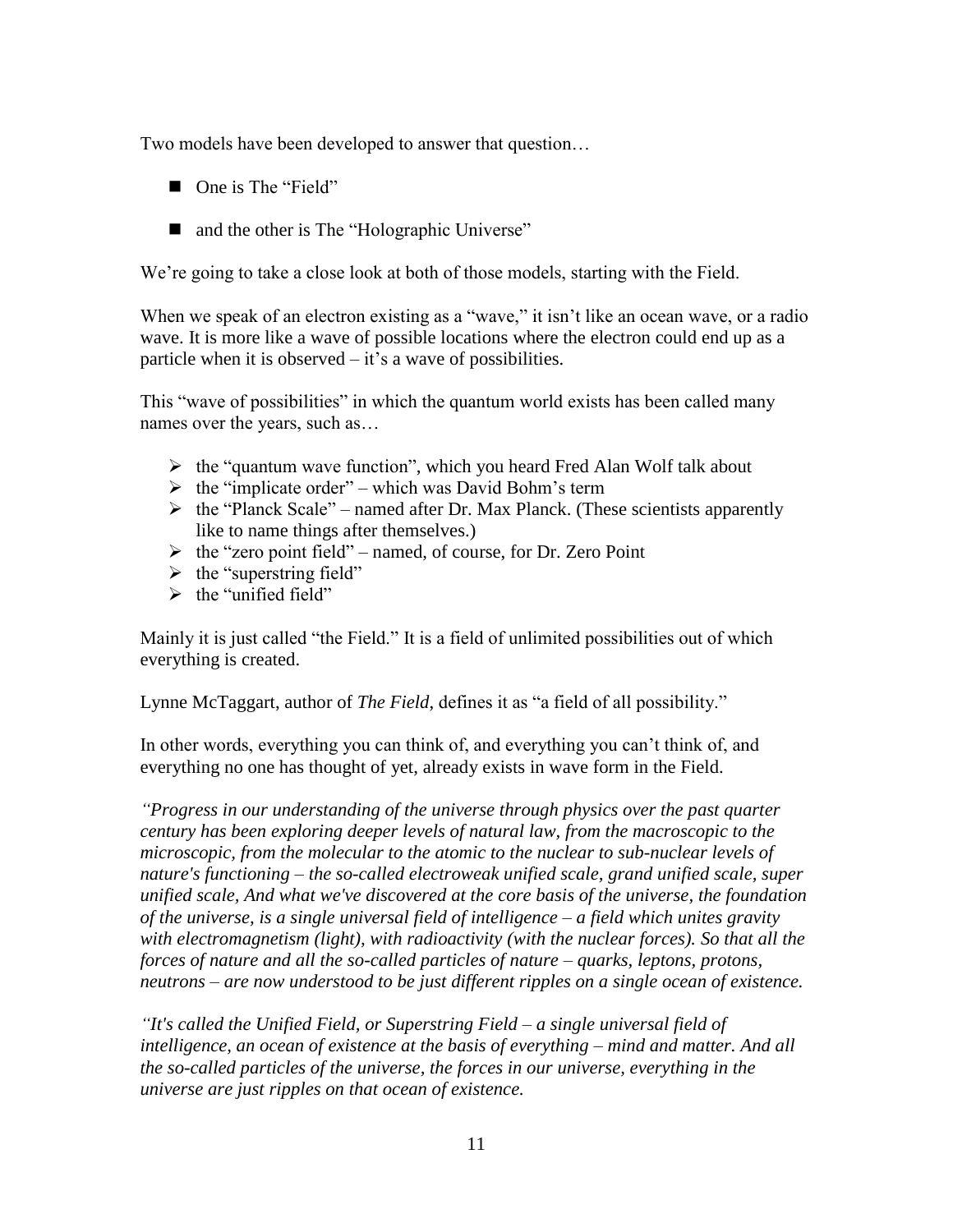*"That's the Unified Field, and that Field is a non-material field. Planets, trees, people, animals* – *we're all just waves of vibration of this underlying unified superstring field.*

*"We're really living in a "thought" universe, a conceptual universe. Quantum mechanics is just the play and display of potentiality. So the point I'm making is the deeper you go in the structure of natural law, the less material, the less inert, the less dead the universe is*  – *the more alive, the more conscious the universe becomes. Then when you get to the foundation of the universe* – *the Unified Field or Superstring Field* – *it's simply a field of pure intelligence. "Intelligence" because it's the fountainhead of all the laws of nature. All the fundamental forces, all the fundamental particles, all the laws governing life at every level of the universe have their unified source in the Unified Field.* 

*"That makes the Unified Field the most concentrated field of intelligence in nature – nonmaterial, dynamic intelligence. Those are the properties of the Unified Field.* 

*"So, as you said, the tighter physics have tried to grasp on to physical reality, to understand what it's really made of – what are the core building blocks of life – at the basis of it all, life* – *the universe* – *slips through your fingers, and you come up with something that's increasingly abstract, and increasingly abstract, until you come to the realm of pure abstraction. And that's what the Unified Field is – it's pure abstract potential, which rises in waves of vibration to give rise to the particles, the people, everything we see in the vast universe."*

So…. The "Field" is a "place" outside of space and time where everything (all possibilities) already exists, but only in "wave" form. This field does not contain particles; it is not matter; it is not part of the physical universe. Instead it is what the entire universe is made from – from these waves of possibilities.

*"Physicists give this a name; they call it a "quantum wave function," because it seems wavy. However, this wave function isn't just a wave of matter, like an ocean wave or a sound wave or any kind of wave of matter. It's a wave of possibility. It's a kind of "thought" wave. And because it is a wave of thought, or possibility, or not-matter, it's invisible to us.*

*"But we can"t explain what we DO see as matter in these small corners of space and time unless we picture that these matter particles somehow come out from or emerge from these thought-wave patterns which are invisible to us.*

*"Quantum mechanics is really the play and display of information, the play and display of potentiality, waves of information, waves of potential electrons* – *and it's important, the word "potential." This isn't the world of electrons; it's the world of "potential" electrons.*

*"But you have to ask the question: waves of what, really. What is the Field that is waving? Is it the ocean? No. It's a universal ocean, an ocean of pure potentiality, an*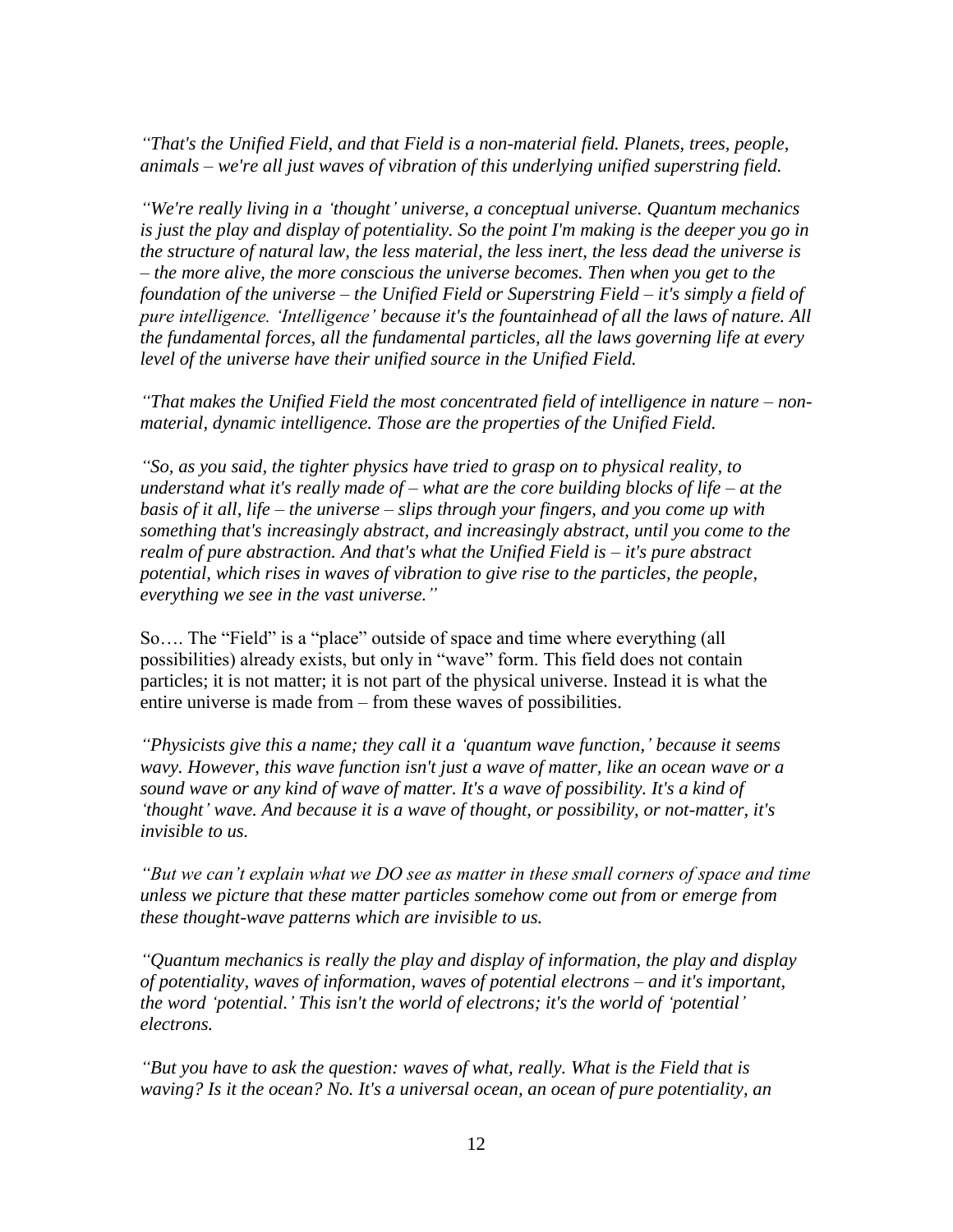*ocean of abstract potential existence. We call it the Unified Field, or Superstring Field. And that's what we're made of."*

Fred Alan Wolf said something very important….

"W*e can"t explain what we do see as matter… unless we picture that these matter particles somehow come out from or emerge from these thought-wave patterns*."

The problem is that no one can prove that the Field exists. You can't see it; you can't photograph it; you can"t measure it; you can"t hold it in your hand.

But when quantum physicists assume the Field is there, they can make incredibly accurate mathematical predictions about the physical universe and how it behaves, which they can not do without assuming the Field is there.

Think of it like electricity. You can"t see electricity itself; you can only see what electricity produces – the light it makes, and the power, and the other effects we count on every day; and when we see those effects, we know that electricity must exist.

The same thing is true for the Field. Even though we can"t prove it exists, nothing makes sense without it in light of the results of the most recent scientific experiments.

Think about taking a radio to a tribe in the Amazon who had never seen one before….

I can imagine that the natives would stare at that little box for a while trying to figure out how the music came out of it. They might even tear it apart looking for very little people inside playing very small instruments. But eventually they would deduce that there must be radio waves in the air that they couldn"t see and couldn"t prove existed, that this little box could receive and translate into sounds they could hear. That's what we're dealing with when it comes to The Field. We can't see it, we can't prove it, but we know from looking at the effects that The Field must exist.

But how did this "Field" come into being? Who made it? Where did it come from? Why is it there?

Science has no answers for these questions. They only know that The Field must exist. So I will not talk now about how The Field was created, or who might have created it, or how it already contains all possibilities, because I want to stick only to the science right now in this presentation. We will have to leave that discussion for another time.

The next question we CAN ask, though, is:

How is "reality" created from the Field?

Most quantum physicists agree that it is a very similar process to the creation of a hologram. In other words, the Universe we see is a Holographic Universe.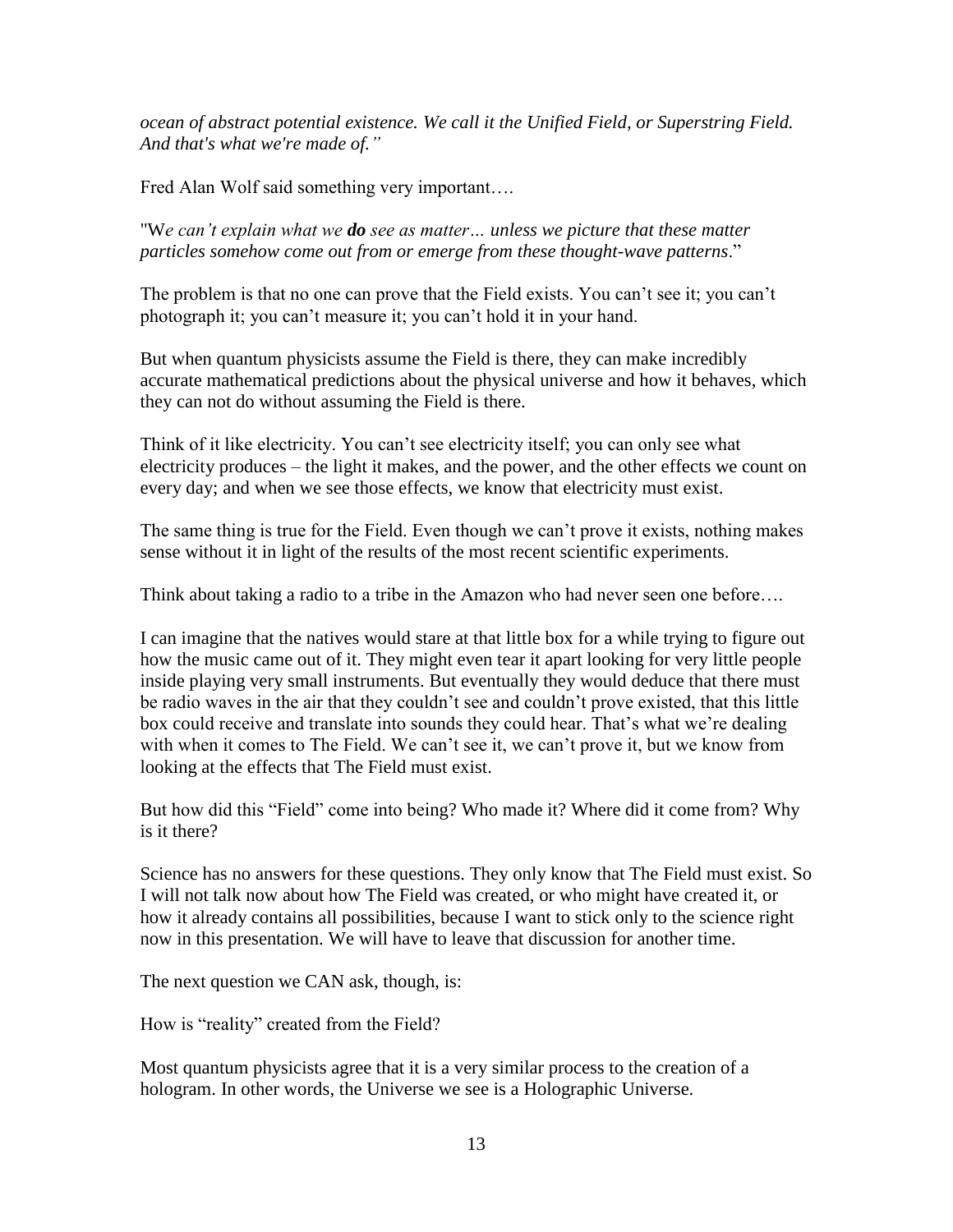*"When we look at some of the modern scientific views of reality that have tried to get down, down, down to the nitty-gritty, we see that at its ultimate level, say in M-theory or String theory, that reality is not solid* – *it's mostly empty space* – *and whatever solidity it has seems more to resemble a hologram picture rather than material, harsh, solid reality."*

So, to understand the "Holographic Universe," we have to understand what a hologram is and how it is created.

The simple definition, according to Michael Talbot in *The Holographic Universe*, is that a hologram is "a virtual image, an image that appears to be where it is not."

In other words, a hologram is an image that is not real.

The technical definition from the Merriam-Webster Dictionary is that a hologram is "a three-dimensional image reproduced from a [two-dimensional] pattern of interference produced by a split coherent beam of radiation (as a laser)."

Please don't panic... I'm going to explain that technical definition very simply.

Let's look at how a hologram is made.

It is actually a two-step process…. First, we shoot a laser beam out of a laser gun. And then we immediately split that laser beam into two beams. One of the beams – called the Reference Beam – makes its way and eventually hits a sensitive holographic plate or film. This is like the film we used to have in our cameras, before digital photography.

The other half of the laser beam hits an object first  $-$  in this case, an apple  $-$  and then hits the holographic plate. When these two parts of the original laser beam come back together at the holographic plate, they interfere with each other just like the waves did in our Double Slit experiment, and they form an interference pattern on the holographic plate.

If you look at the holographic plate at this point, you cannot see the apple. All you can see is the interference pattern, which looks like a bunch of waves. This is Step 1 of creating a hologram.

Remember those 3-D pictures that were such a fad in the 1990"s, which looked like just a bunch of meaningless waves; but if you re-focused your eyes, an image would pop out for you to see?

So for our hologram, we now need a Step 2 to see the image of the apple. In Step 2 we focus another laser beam on the holographic plate where our apple sits in wave form, and if we get just the right angle, out pops the apple, looking very real and very solid.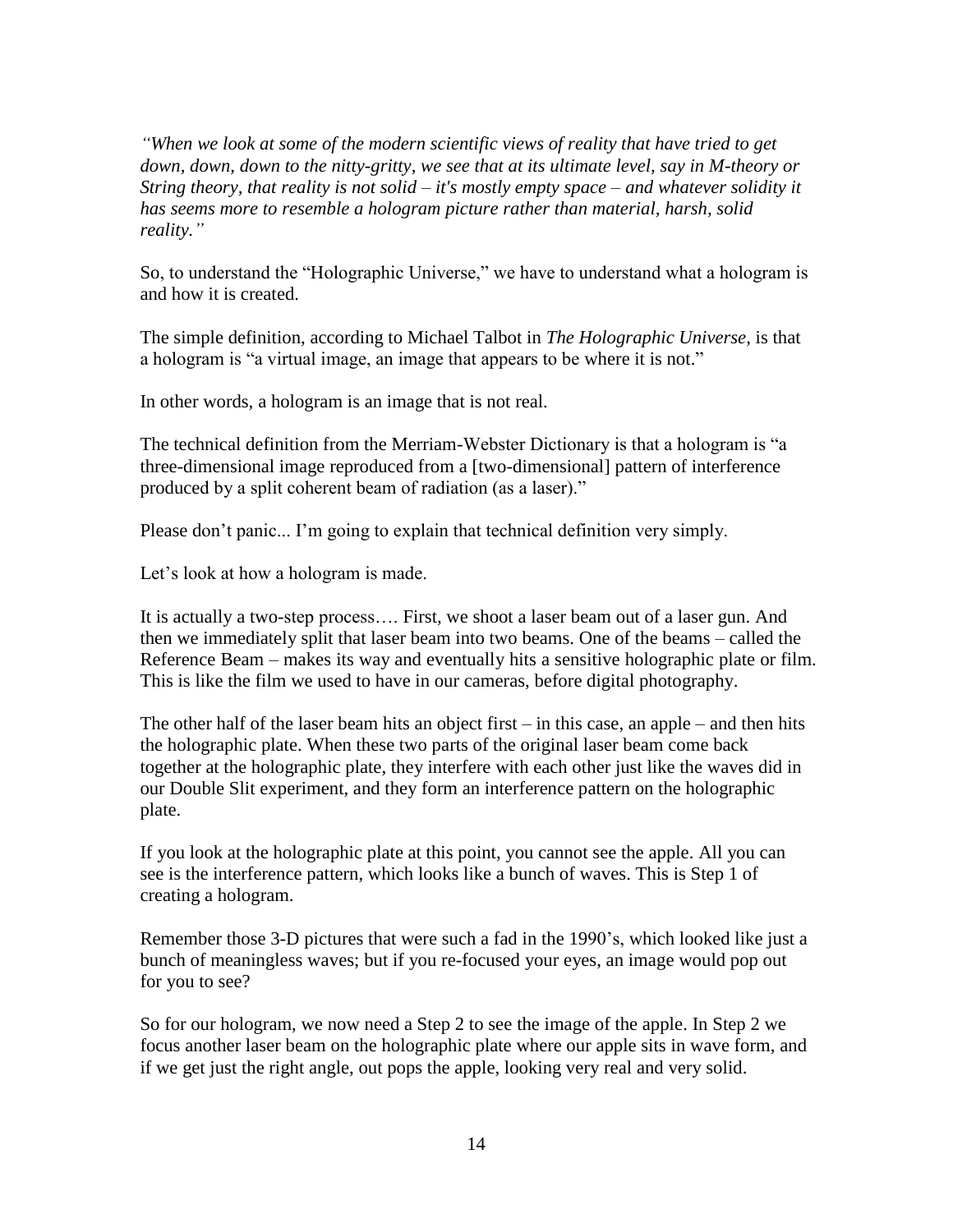*"You might wonder what I'm holding in my hands here. It looks like a black picture, but if I shine a light on it at a certain angle, watch what happens...*

*"Uh huh. It's a picture. It's a hologram. Now this isn't one of those cheapskate holograms. This is the real deal. Watch what happens when I turn it.... we have genuine threedimensionality there. Okay? There's no denying that. In fact, one of the things that the camera really doesn't pick up is that the image actually comes right out of the picture to human eye. I mean, if I place my finger here, in terms of my depth perception, that's as if I'm touching its nose. And yet I can move that far back into it. There's nothing there, and yet it appears to be that I could literally actually stroke it.*

*"You know, there's no denying that there's real three-dimensionality there. This is a particularly good one because it's got these big gnashers, and if I try to move it a little closer to get you a real good look inside the mouth here, you can see very, very clearly.... If you look at the teeth in relation to the tongue behind it, there's genuine movement here. You are actually getting to see behind things. Yep.*

*"So that's the wonders of the hologram. And yet there it is... it's in a completely twodimensional space. It doesn't really exist even though my eyes tell me that it does exist."*

I'd like you to see a few examples of just how far we've come in our holographic technology over the past few years, and how real holograms that we produce today are beginning to look.

The first example is from 2007. It is part of an international conference being held by the company called Cisco. The man on the left is at the conference center in Bangladore, India. The two men on the right are on stage in India as holograms – but they are actually in San Jose, California.

*"So at this time I'd like to beam up Marthin De Beer and Chuck Stuckey back from San Jose. Martin, I'm beaming you up now with my spaceship controls... how are you doing? Hey, Chuck, how are you doing?*

*"Hey John, we're doing great, thank you.*

*"Hey, John.*

*"Hey, guys. You know, yesterday, Marthin, you looked a little bit bigger than me. I hope today we're going to play with some sizes and kind of give the audience an idea how we can make variations on that.*

*"I believe so, John. I'll tell you it's been a long day here in California. You know, we were up here at three a.m. our time – we're still wearing the same shirts – and we had a 5.6 magnitude earthquake about an hour ago, so I'm here to tell you though that everything's fine. We've had no major damage here in San Jose, and as a global company we'll continue to operate.*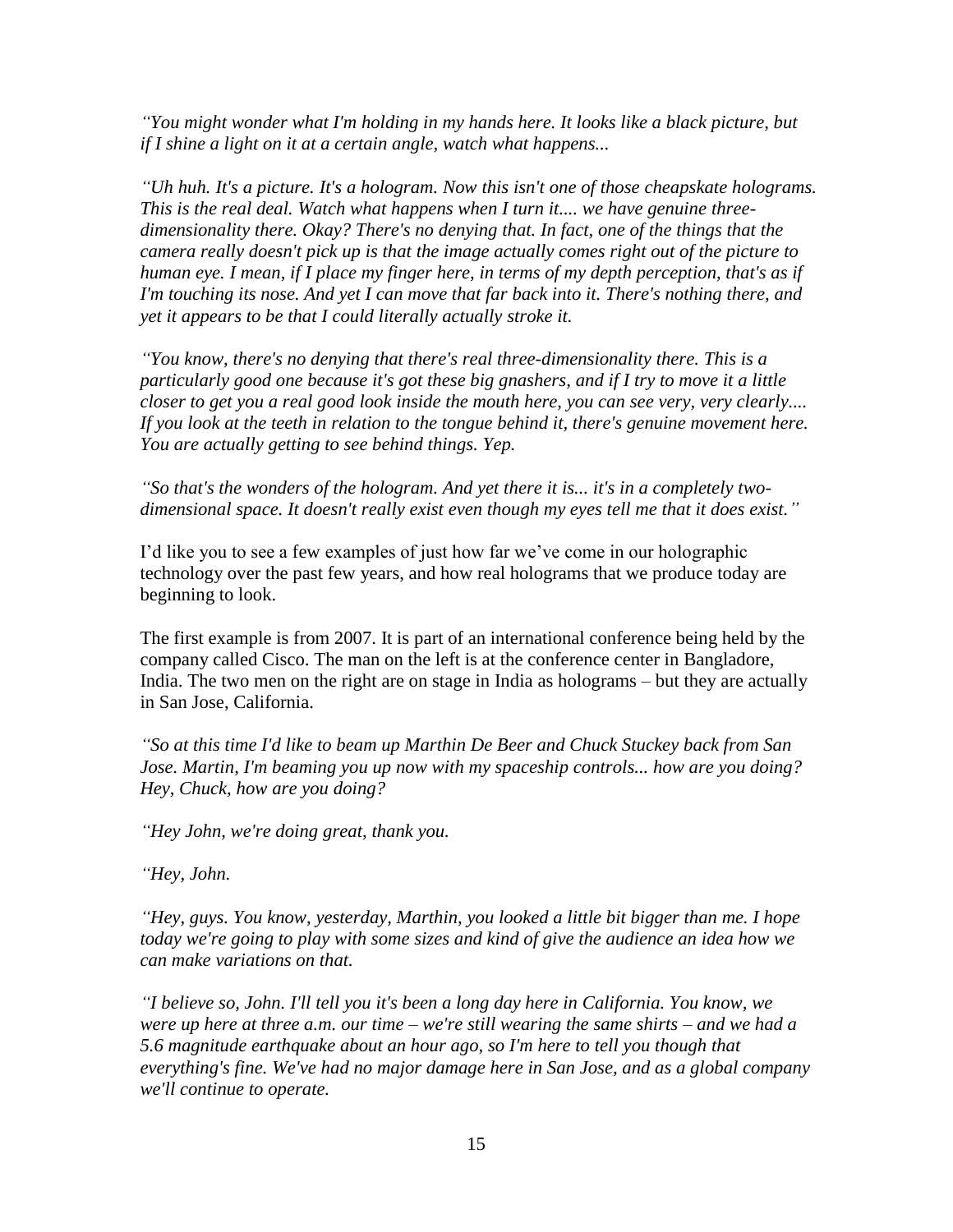*"Well you know, it's amazing.... we can see each other as though we were playing poker. I can see you sweat a little bit, I can see that you've both shaved since the last time I saw you. But we don't have the sense of smell yet.*

*"That maybe a good thing, John!"*

In *The Holographic Universe*, Michael Talbot said, "It is relatively easy to understand this idea of holism in something that is external to us, like an apple in a hologram. What makes this difficult is that we are not looking at the hologram; we are part of the hologram."

The two men on the right can touch each other, and they look very real to each other. That's because they are part of the hologram. But if the man on the left went over to where the other two men are standing, he could pass his hand through them and feel nothing. That's because he's outside the hologram.

Remember that  $-$  it's a very important point.

It was easy to tell who was a hologram and who wasn"t in that example from Cisco. But now watch a video produced just 3 years later – an advertisement for something called the DVE Immersion room...

*"This is the DVE Immersion Room. It just won the Global Telepresence Videoconferencing Product of the Year Award. And what I'm about to experience, so I've been told, absolutely has to be seen to be believed.* 

*"The DVE Immersion Room takes videoconferencing to a whole new level, and I must say I'm already very impressed with this luxury boardroom environment.*

"Hi, Sarah. I'm David, your Immersion Room tour guide.

*"This is amazing! You're in 3D. Hi!*

"Hi. I'm glad that we could get together this way via Real Telepresence. That's what you're experiencing – Real Telepresence. It's the best way for people to connect around the world, and it's truly a revolutionary way for people to collaborate.

*"This is beyond my experience. It looks like you're right here!*

"I AM! I'm right here via Real Telepresence. It's over a high bandwidth network connection. Let me show you... This is a nine-foot wide volumetric 3D image that appears over the boardroom table. This will take your presentations to a whole new level. And that's just one example. This is the most realistic telepresence system ever developed. And it's also an advanced simulation environment for business, education, scientific research and defense.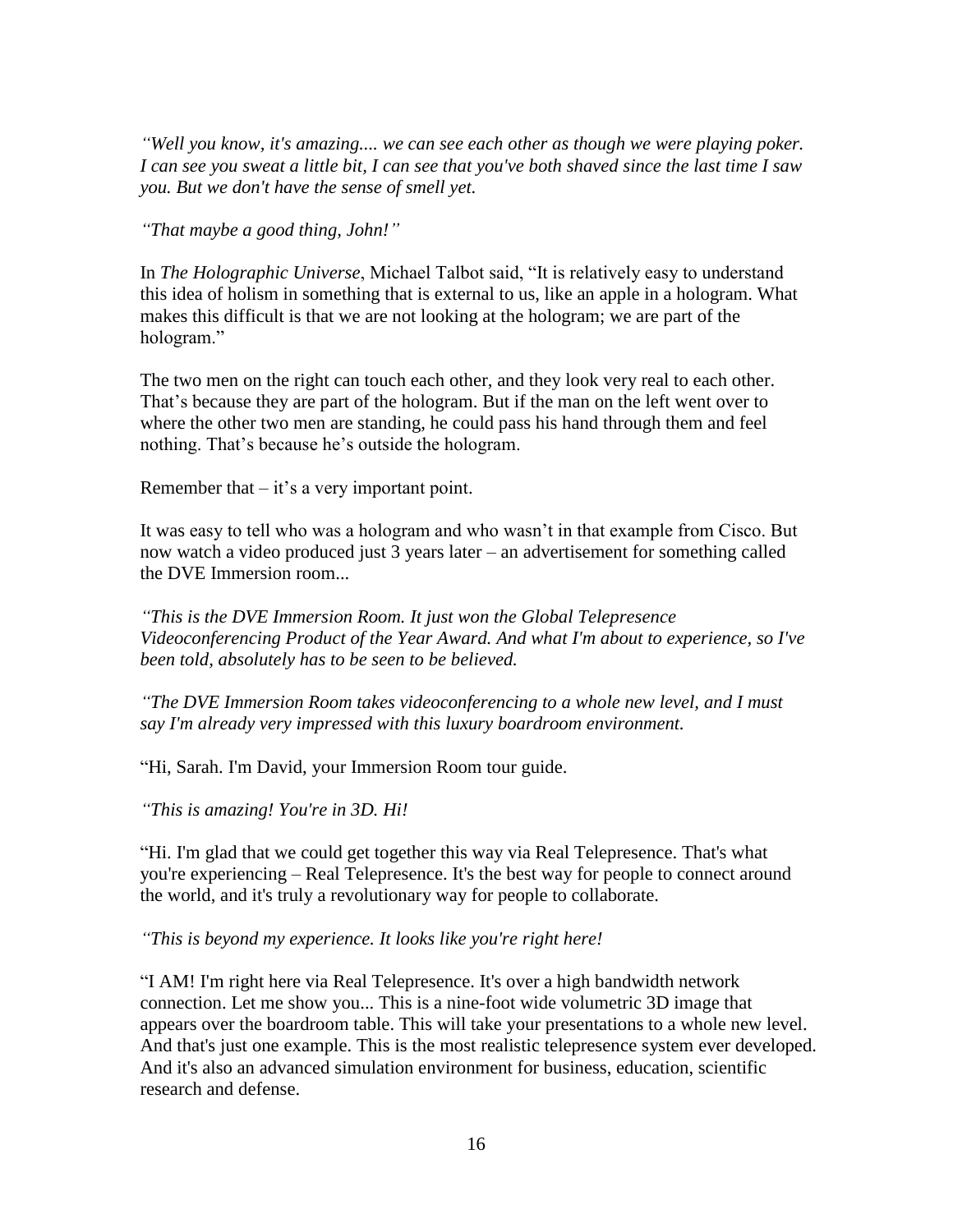*"So where are you exactly?*

"Well, I'm in Irvine, California. But anyone can connect in this personal way to anywhere else in the world. I mean, it's virtually limitless. London, New York, Tokyo – you name the city and we can make Telepresence happen there.

*"I can easily see leaders of corporations, diplomats, even heads-of-state in the immersion room. It breaks down the barrier of distance like we're all here in the same room.* 

"Exactly."

Today holograms are being used in the most creative of ways… in music concerts.

First there was Carrie Underwood as a hologram joining Brad Paisley on stage to do a duet….. (Music video plays)

Then Snoop Dogg and Dr. Dre brought Tupac Shakur back to life via hologram on stage in a concert in Coachella…

*"Hey, it's Snoop Dogg, performing with Tupac at Coachella this.... wait a second! Tupac's still alive?*

*"Yeh, do you know what the \*\*\* this is?*

*"Nope. Very confused right now...*

*"Dr. Dre and Snoop Dogg performed at Coachella last night, with Tupac Shakur...*

*"What"s up Coachella?"*

*"But how is this possible? Tupac died in '96. This defies everything we know as human beings.*

*"It was a hologram of Tupac.*

*"Okay, yes, it's a hologram. Tupac is still dead. But this was freaking amazing.... behold the resurrection of Tupac...*

*"He comes like rising up from the bottom of the stage...*

*"And then you'll never guess what happened...*

*"No! He's been shot, by a hologram of Biggie! Or they just turned off the hologram machine...*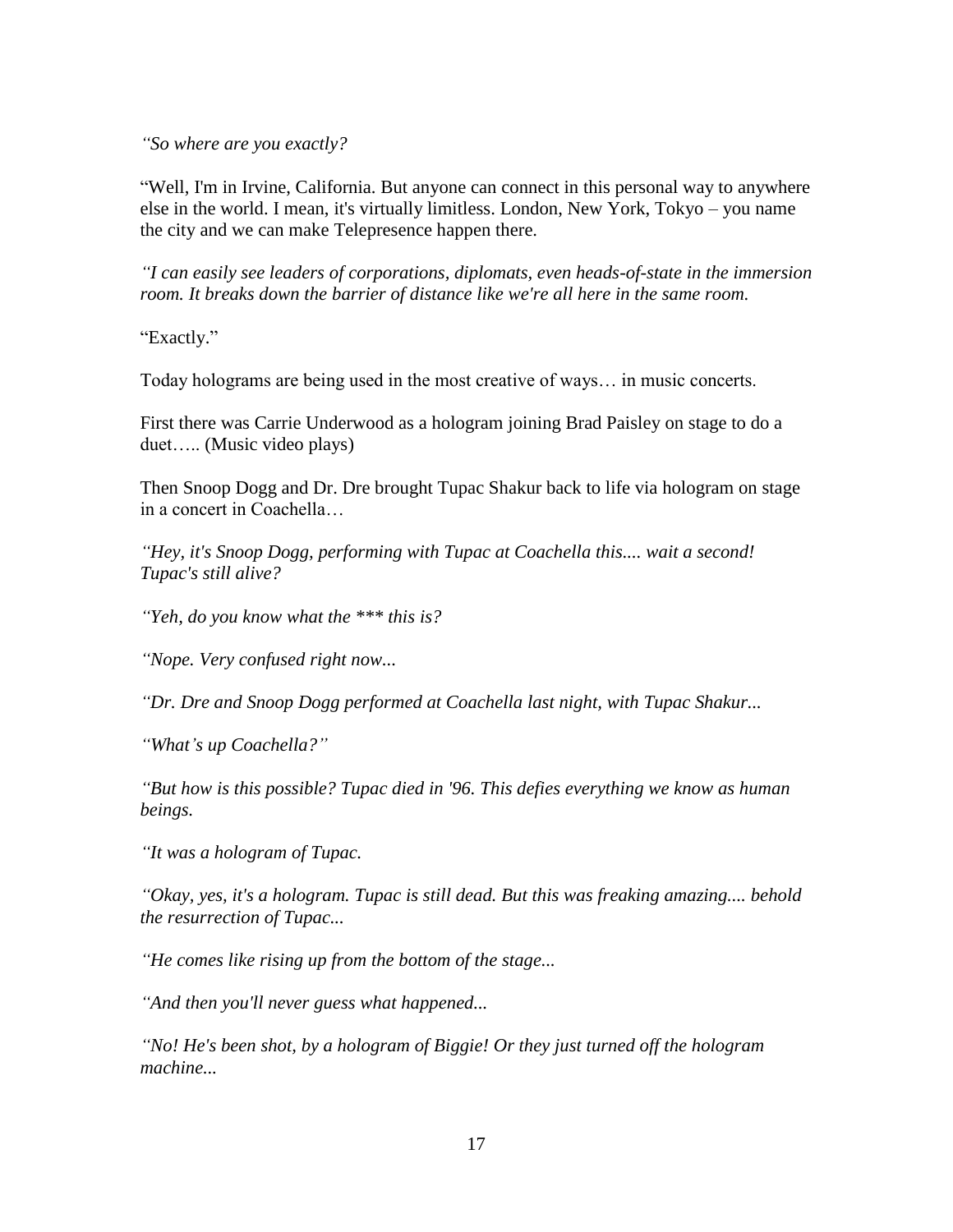*"It was so cool...*

*"It was very cool..."*

Apparently plans are in the works to do the same with Elvis (although he never really died, of course)...

And now they"re talking about bringing Marilyn Monroe back for a "live" concert via hologram!

Michael Talbot said, "Creating the illusion that things are located where they are NOT is the quintessential feature of a hologram….If you look at a hologram, it seems to have extension in space, but if you pass your hand through it, you will find there is nothing there.... Despite what your senses tell you, no instrument will pick up any energy or substance where the hologram appears to be hovering. This is because a hologram is a virtual image, an image that appears to be where it is not…"

So here's the point...

Many highly respected quantum physicists are telling us, based on the latest research, that we are living in a hologram – that our reality is a virtual image, an illusion, that it isn"t real.

University of London physicist David Bohm, for example, believes... "that despite its apparent solidity, the universe is at heart a phantasm – a gigantic and splendidly detailed hologram."

Dr. Jacob D. Bekenstein, Professor of Theoretical Physics at the Hebrew University of Jerusalem, said, "An astonishing theory called the holographic principle holds that the universe is like a hologram.... The physics of black holes – immensely dense concentrations of mass – provides a hint that the principle might be true."

There is a famous TV program on the Discovery Channel called *Nova*, and in November of 2011 they broadcast a show called "The Fabric of the Cosmos: What is Space." It was hosted by Brian Greene, theoretical physicist and professor of physics at Columbia University, who wrote the book called *The Fabric of the Cosmos.*

Here is a 5-minute video clip from that program...

*"As we examine the fabric of the cosmos ever more closely, we may well find far more surprises than anyone ever imagined.*

*"Take me, for example. I seem real enough. Don't I?*

*"Well, yes. But surprising new clues are emerging that everything – you and I, and even space itself – may actually be a kind of hologram. That is, everything we see and*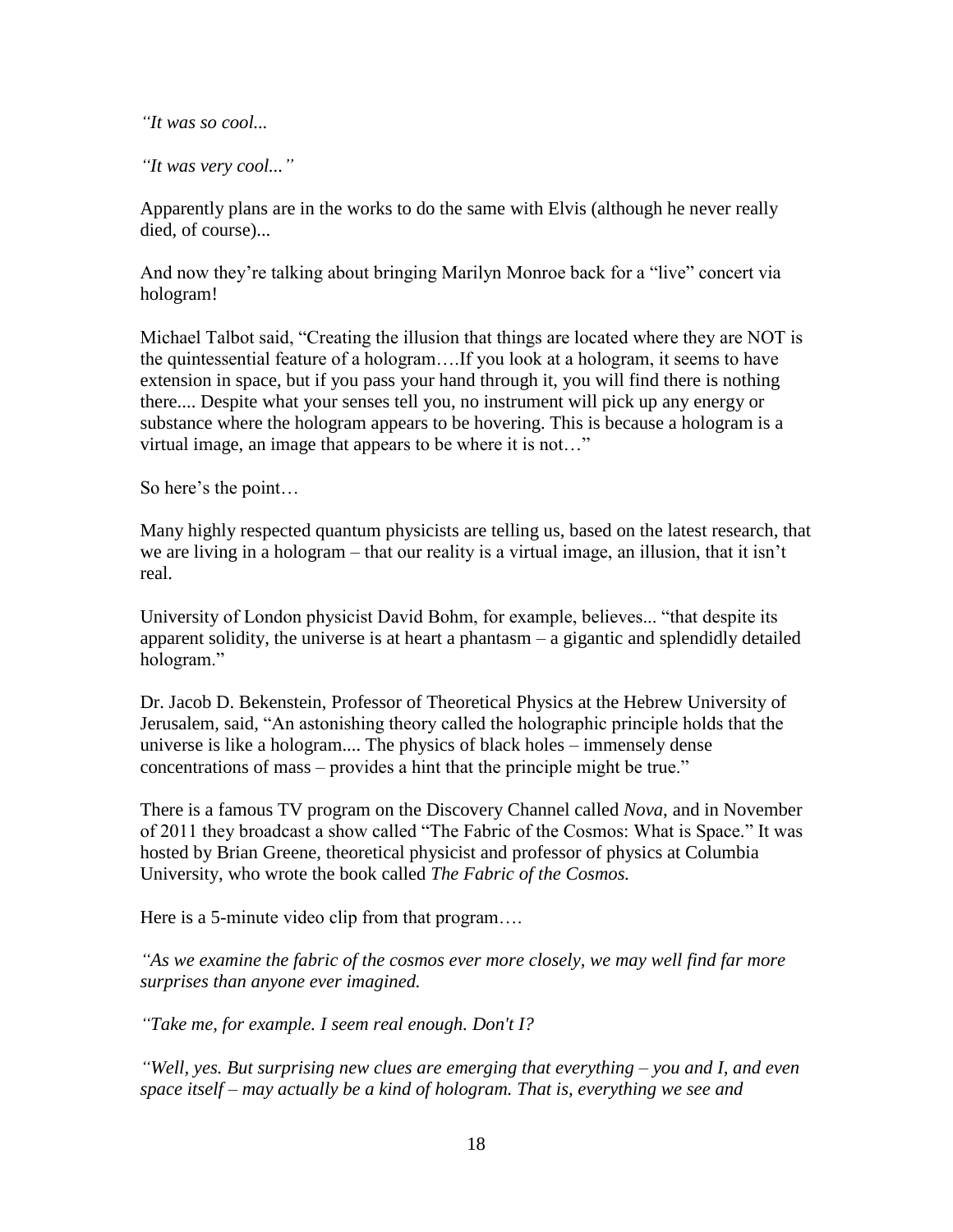*experience – everything we call our familiar three-dimensional reality – may be a projection of information that's stored on a thin, distant two-dimensional surface, sort of the way the information for this hologram is stored on this thin piece of plastic.*

*"Now, holograms are something we're all familiar with, from the security symbol you find on most credit cards. But the universe as a hologram? That's one of the most drastic revisions to our picture of space and reality ever proposed. And the evidence for it comes from some of the strangest realms of space: black holes.* 

*"This is a real disconnect, and it's very hard to get your head around. Modern ideas coming from black holes tell us that reality is two-dimensional, that the threedimensional world – the full-bodied three-dimensional world – is a kind of image of a hologram on the boundary of the region of space.*

*"This is a very strange thing! When I was a younger physicist, I would have thought any physicist who said that was absolutely crazy.* 

*"Here's a way to think about this... imagine I took my wallet and threw it into a black hole. What would happen? We used to think that since nothing – not even light – can escape the immense gravity of a black hole, my wallet would be lost forever. But it now seems that may not be the whole story.* 

*"Recently, scientists exploring the math describing black holes made a curious discovery. Even as my wallet disappears into the black hole, a copy of all the information it contains seems to get smeared out and stored on the surface of the black hole, much the same way that information is stored in a computer.* 

*"So in the end, my wallet exists in two places. There's a three-dimensional version that's*  lost forever inside the black hole, and a two-dimensional version that remains on the *surface as information.*

*"The information content of all the stuff that fell into that black hole can be expressed entirely in terms of just the outside of the black hole. The idea then is that you can capture what's going on inside the black hole by referring only to the outside.*

*"And in theory, I could use the information on the outside of the black hole to reconstruct my wallet. And here's the truly mind-blowing part...*

*"Space within a black hole plays by the same rules as space outside a black hole, or anywhere else. So if an object inside a black hole can be described by information on the black hole's surface, then it might be that everything in the universe – from galaxies and stars, to you and me, even space itself – is just a projection of information stored on some distant two-dimensional surface that surrounds us.* 

*"In other words, what we experience as reality may be something like a hologram.*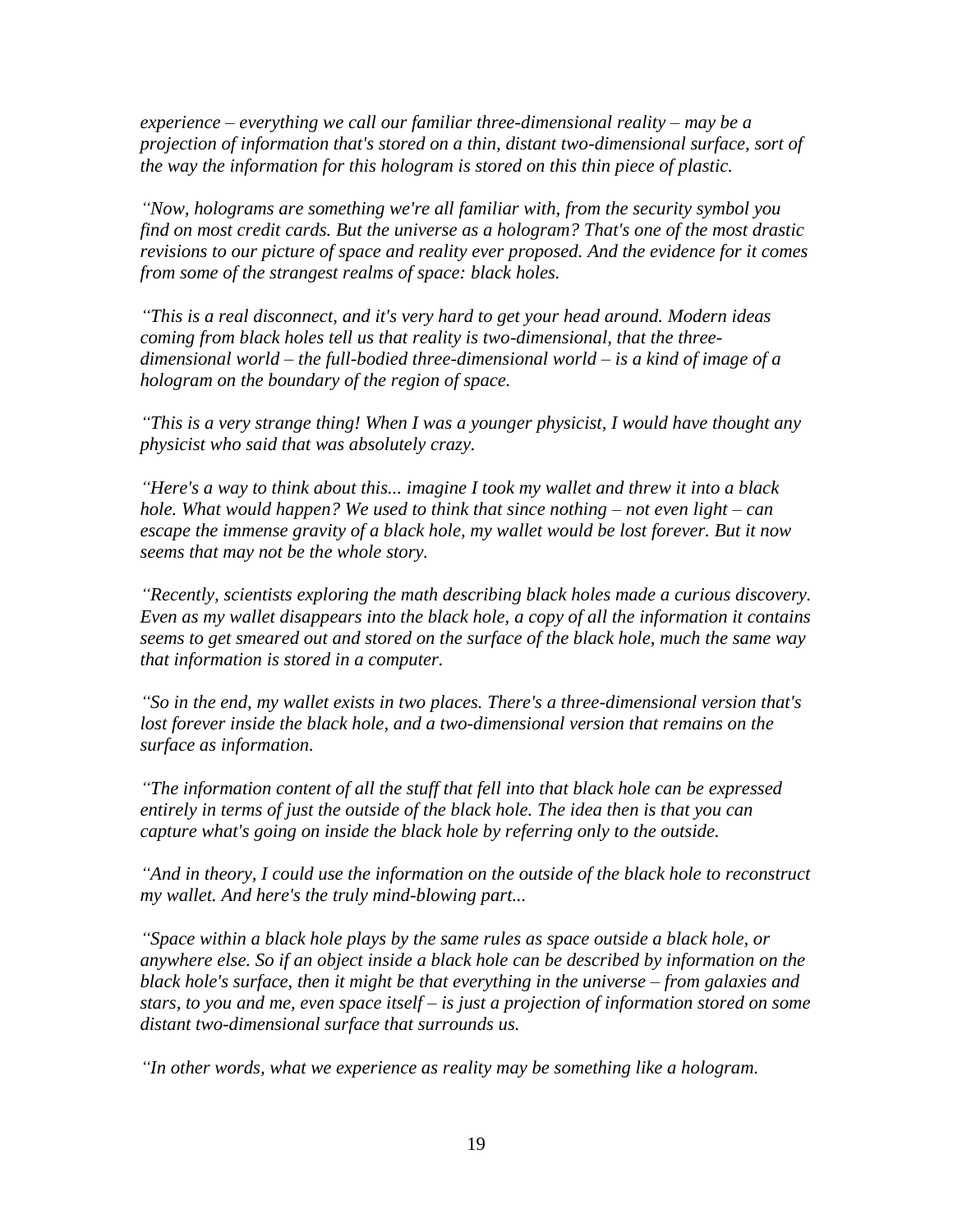*"Is the three-dimensional world an illusion in the same sense that a hologram is an illusion? Perhaps. I think...I'm inclined to think Yes, that the three-dimensioanl world is a kind of illusion, and that the ultimate precise reality is the two-dimensional reality at the surface of the universe.*

*"This idea is so new that physicists are still struggling to understand it. But if it's right, just as Newton and Einstein completely changed our picture of space, we may be on the verge of an even more dramatic revolution."*

And listen to Leonard Susskind, Professor of Theoretical Physics at Stanford University….

*"But there"s a quote that I like…. there's a quote that I like very much that comes from a famous intellectual by the name of Sherlock Holmes, and it says, "when you have eliminated all that is impossible" – which, by the way, sometimes takes five years – "when you have eliminated all that is impossible, whatever remains must be the truth, no matter how improbable."*

*"The thing I am going to tell you tonight is one of those things which seems nutty, It seems wildly improbable. But it wasn't just something that some of us – I wasn't alone in saying this – that some of us just said one day, "Oh, maybe the world is a hologram." That's not the way it happened. The way it happened was exactly this way: when you eliminate everything that's impossible, whatever is left over must be the truth.* 

*"So let me tell you a little bit about where we're going. Good. Okay. What is this thing which Sherlock Holmes might have eventually concluded after trying everything else? And the answer is that in a certain sense, in a certain peculiar sense, the world is a hologram.*

*"Now not everybody knows what a hologram is here. You know you've all seen these pictures which look three dimensional. They're made out of a film which is a flat piece of film. Nevertheless they look fully three dimensional. I'll tell you eventually what a hologram is. But the idea that the world is a hologram is a wild idea, or at least a seemingly wild idea.* 

*"That is what we now believe, and there's an enormous amount of very very sharp mathematical evidence for this picture. It's not something that was just made up for fun... "Oh, the world is a hologram, or a black hole is a hologram." There is very sharp mathematics to it. I'm not going to do the sharp mathematics.*

*"This is the Universe. Or at least this is somebody's representation of the Universe. And what I'm going to tell you next is it's not just black holes which are holograms. But in a certain sense the entire universe can be represented as a hologram, or any finite region of the Universe, any big chunk of the Universe can be represented as a hologram."*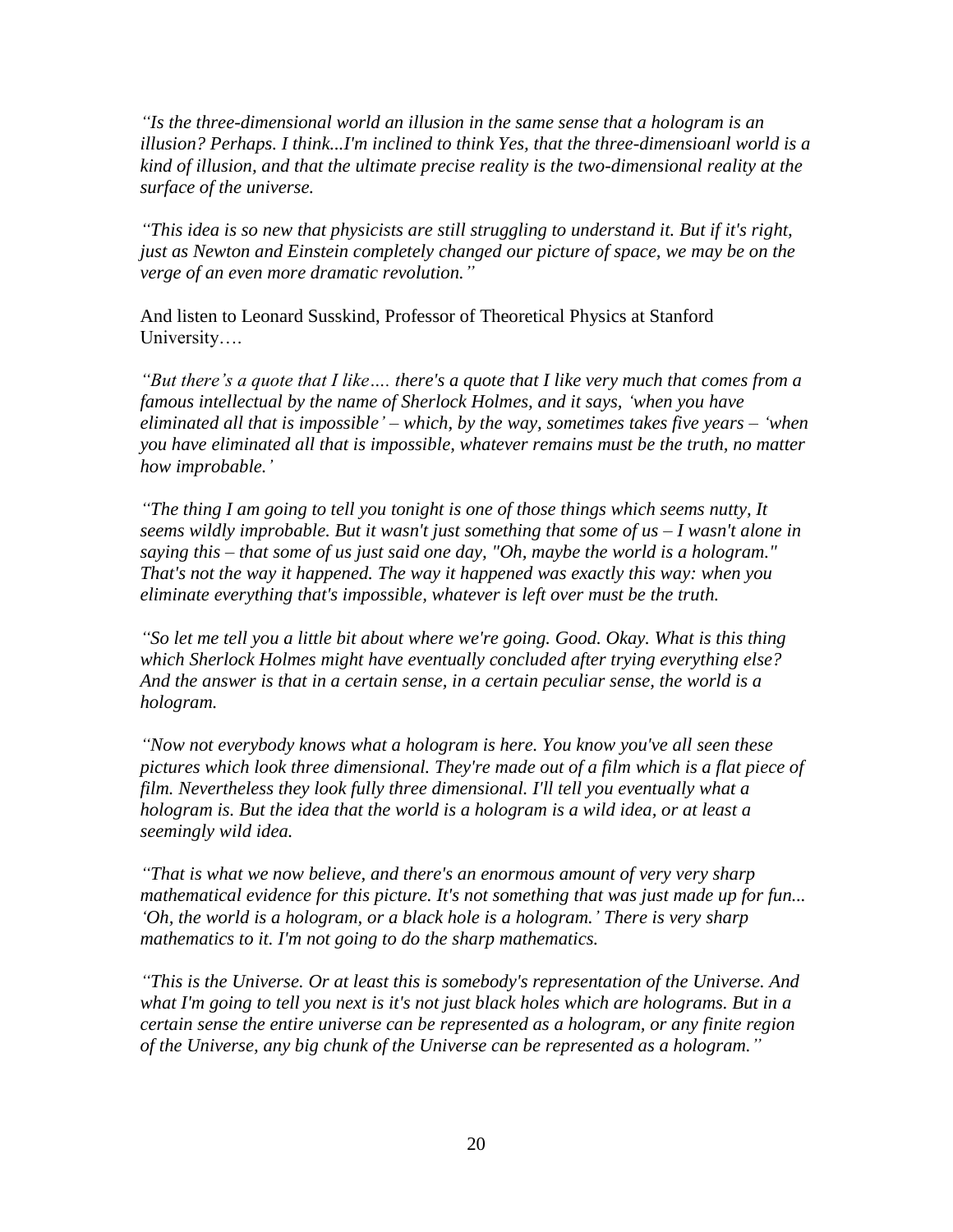So now let's come back to that press release we started with.... Scientific Evidence that the Entire Universe is a Holographic Projection around the Earth.

Here's what it said, specifically...

"German scientists have been trying to understand why their equipment that measures gravitational waves has been picking up a particular sound. One possible answer that they"ve come up with is that the entire universe is a holographic illusion.

"For many months, the GEO600 team-members had been scratching their heads over inexplicable noise that is plaguing their giant detector. Then, out of the blue, a researcher approached them with an explanation. In fact, he had even predicted the noise before he knew they were detecting it.

"According to Craig Hogan, a physicist at the Fermilab particle physics lab in Batavia, Illinois, GEO600 has stumbled upon the fundamental limit of space-time – the point where space-time stops behaving like the smooth continuum Einstein described and instead dissolves into 'grains,' just as a newspaper photograph dissolves into dots as you zoom in.

""It looks like GEO600 is being buffeted by the microscopic quantum convulsions of space-time,' says Hogan.

"If this doesn"t blow your socks off, then Hogan, who has just been appointed director of Fermilab's Center for Particle Astrophysics, has an even bigger shock in store: 'If the GEO600 result is what I suspect it is, then we are all living in a giant cosmic hologram.'

"The idea that we live in a hologram probably sounds absurd, but it is a natural extension of our best understanding of black holes, and something with a pretty firm theoretical footing. It has also been surprisingly helpful for physicists wrestling with theories of how the universe works at its most fundamental level."

So we"re going to end Part One of this workshop with two last examples of holograms that demonstrate how we could have been living in a hologram all along and not been aware of it….

The first example is from the movie, *The Thirteenth Floor*… Here"s the set-up...

A German scientist has built a machine that creates a hologram that a human being can go into and be part of. So far, he is the only one who has actually gone into the hologram. But he gets killed, and his partner and friend – named Douglas Hall – wants to find out who killed him. The scientist left a clue to his murder inside a hologram of Los Angeles, California in 1937. So Douglas Hall is going into the hologram for the first time to try to find the clue....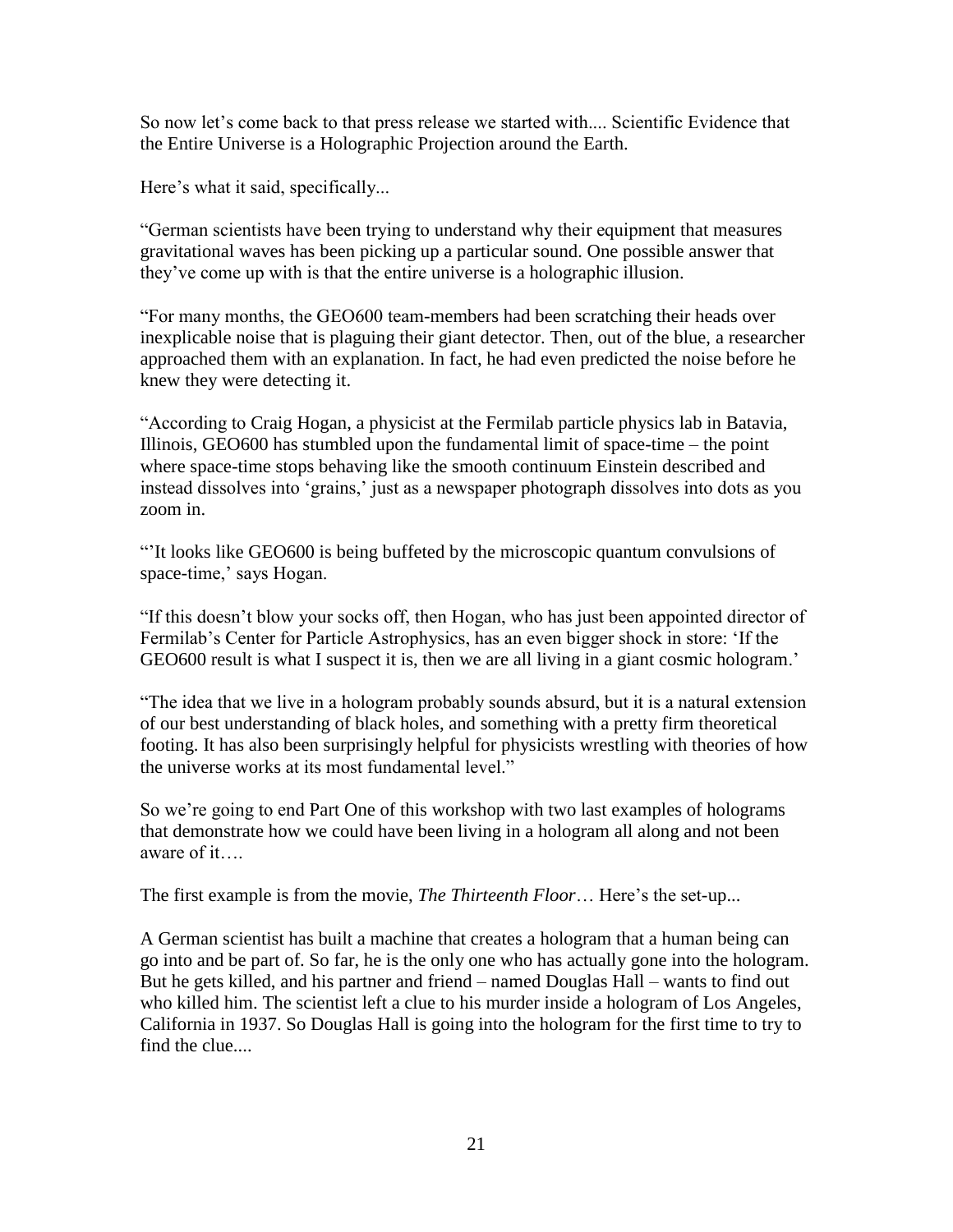Pay particular attention to Douglas Hall"s reaction when he realizes he"s inside the hologram for the first time.

*"Set the timer for 120 minutes…."*

"I'll set it for 60. It's better."

*"120 minutes, Whit."*

"60 is safer…. I"m setting it at 60."

*"Whit, 1 – 2 – 0."*

"120 minutes. Engage timer…. Preparing user for download into simulation…. Program link ready for download…. Transference beginning, download complete…."

"…and 5 cents…."

*""scuse me?"*

"You owe me 12 dollars and 5 cents….. Listen young man, I do not have all day…."

"Ferguson, anything wrong?... John, are you okay?.... Terribly sorry, ma"am. Someone will be right with you."

*"Oh, my god…."*

"John?"

*"Yeh?"*

"Cigarette?"

*"No, thanks. Don"t smoke."*

"Since when?... Listen, John, why don"t you…. why don"t you break for lunch. Get some fresh air. You look terrible."

*"I think I look pretty good."*

"Extra, extra, zeppelin blast killed 35…."

Let me remind you of what Michael Talbot said, "It is relatively easy to understand this idea of holism in something that is external to us, like an apple in a hologram. What makes this difficult is that we are not looking at the hologram; we are part of the hologram."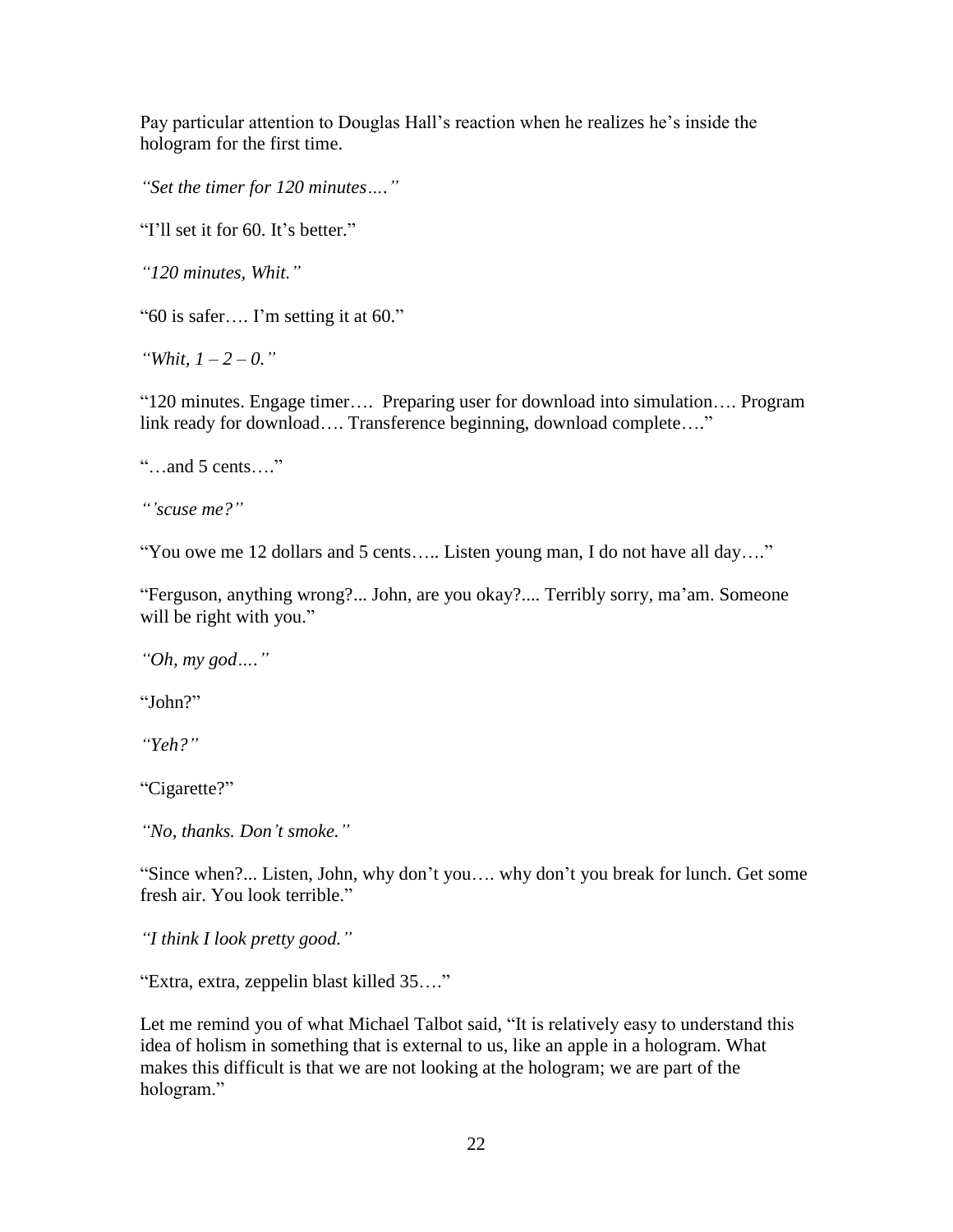Maybe you recognize this... The last example of a hologram comes from the TV series, *Star Trek, the Next Generation*. If you"re not a trekkie, the starship Enterprise traveled around the universe 24/7/365. So there was no time or place for the crew to take a break or a vacation. Instead they had something on board called the Holodeck, where any hologram could be created for you to enjoy in your free time. In this episode, Commander Riker is testing out some new improvements to the Holodeck and wants to play some jazz in New Orleans....

*"Computer, I'd like someplace to play some music.... a little atmosphere..."*

"Specify..."

*"Jazz."*

"Era?"

*"Circa 1958."*

"Location?"

*"Kansas City.... no. New Orleans. Bourbon Street Bar, New Orleans. Around 2 AM."*

"Program complete. Enter when ready."

*"Very good. Very good indeed. Now I'll need someone to play with.... a trio... piano bass and drums.... and a 'bone for me. Now an audience. Whoa... too many. I was thinking of something a little more intimate. Great job, boys. But computer, blondes and jazz seldom go together. Now that is truly exceptional... but more sultry. Gentlemen, if this is what you call "enhancement," you've got a gift for understatement…. "What's your name? Tell me you love jazz...*

"My name is Minuet, and I love all jazz except Dixieland."

*"Why not Dixieland?"*

"You can't dance to it."

*"My girl…. What's a knock-out like you doing in a computer-generated gin joint like this?"*

"Waiting for you."

*"Waiting for me? You can't be serious."*

"Oh, yes, Will. I've never been more serious in my life."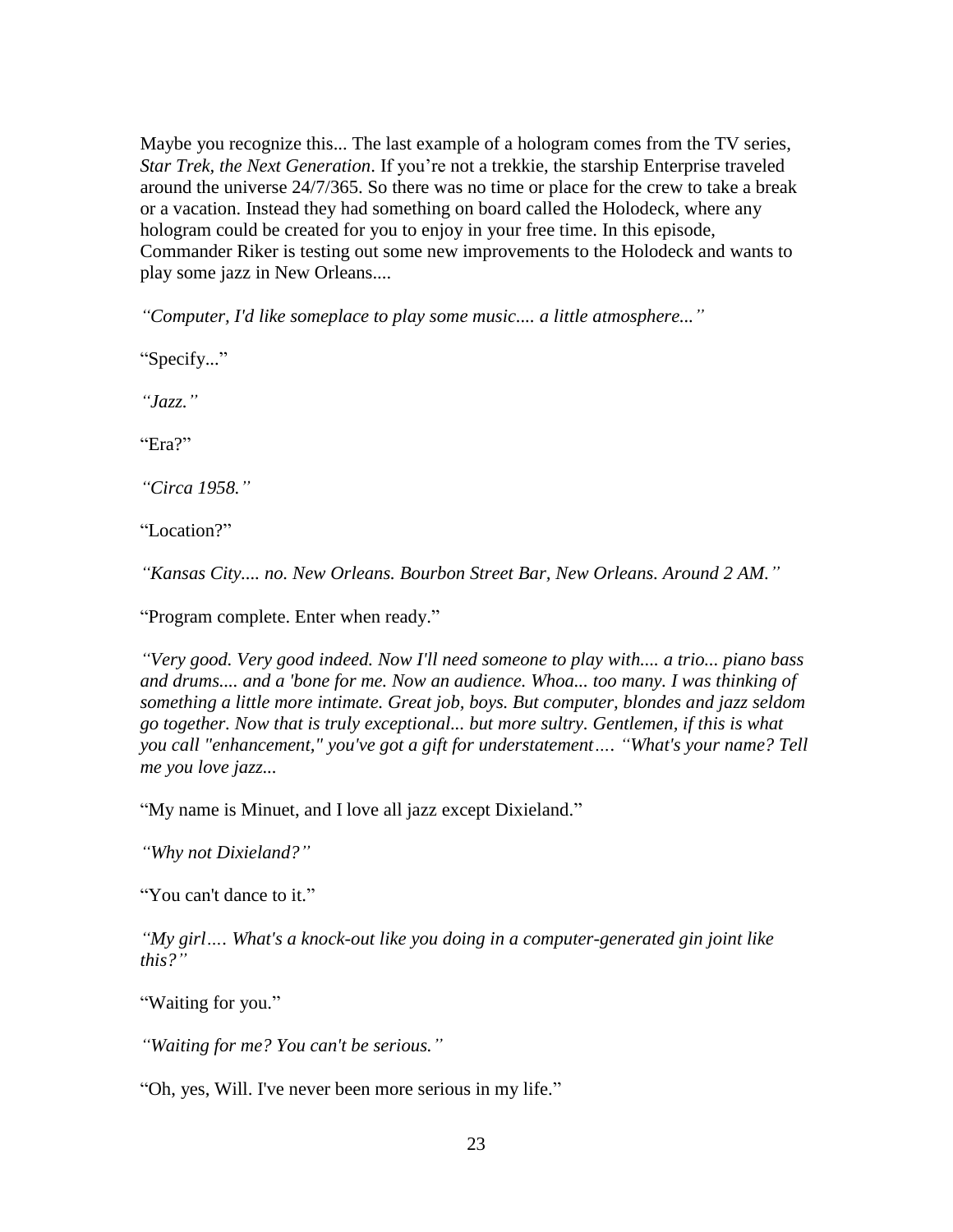*"I'm going to have to leave for a while to see to my duties."*

"Your work's very important to you...."

*"It is me. It's what I am."*

"Can we dance once before you leave?"

*"Sure, why not... How did learn to dance so well?"*

"From following you. I can anticipate your lead. So... tell me about your work. What is it about it that consumes and enthralls you?"

*"What an interesting choice of words.... that's exactly what it does."*

"You're very fortunate...."

*"I know that..."*

"...to be exactly where you want to be, and that's great that you realize it."

*"I'd be a fool not to realize how lucky I am, to be on this ship, serving with these people. It's like a dream come true... just like this."*

"A dream? Is that what this is? Is that what I am?"

*"I know you're a computer-generated image, but... your smell, your touch, the way you feel, even the things you say and think seem so real."*

"Thank you."

*"How far can this relationship go? I mean, how real are you?"*

"As real as you need me to be."

The conclusion to Part 1 of this workshop is that quantum physics is very clear: What we call "reality" is actually a holographic picture that only looks and feels real to us inside it.

Now maybe this will have more meaning for you...

*"This is the only radical thinking that you need to do. But it is so radical, it"s so difficult, because our tendency is that the world is already 'out there,' independent of my experience. It is not. Quantum physics has been so clear about it…"*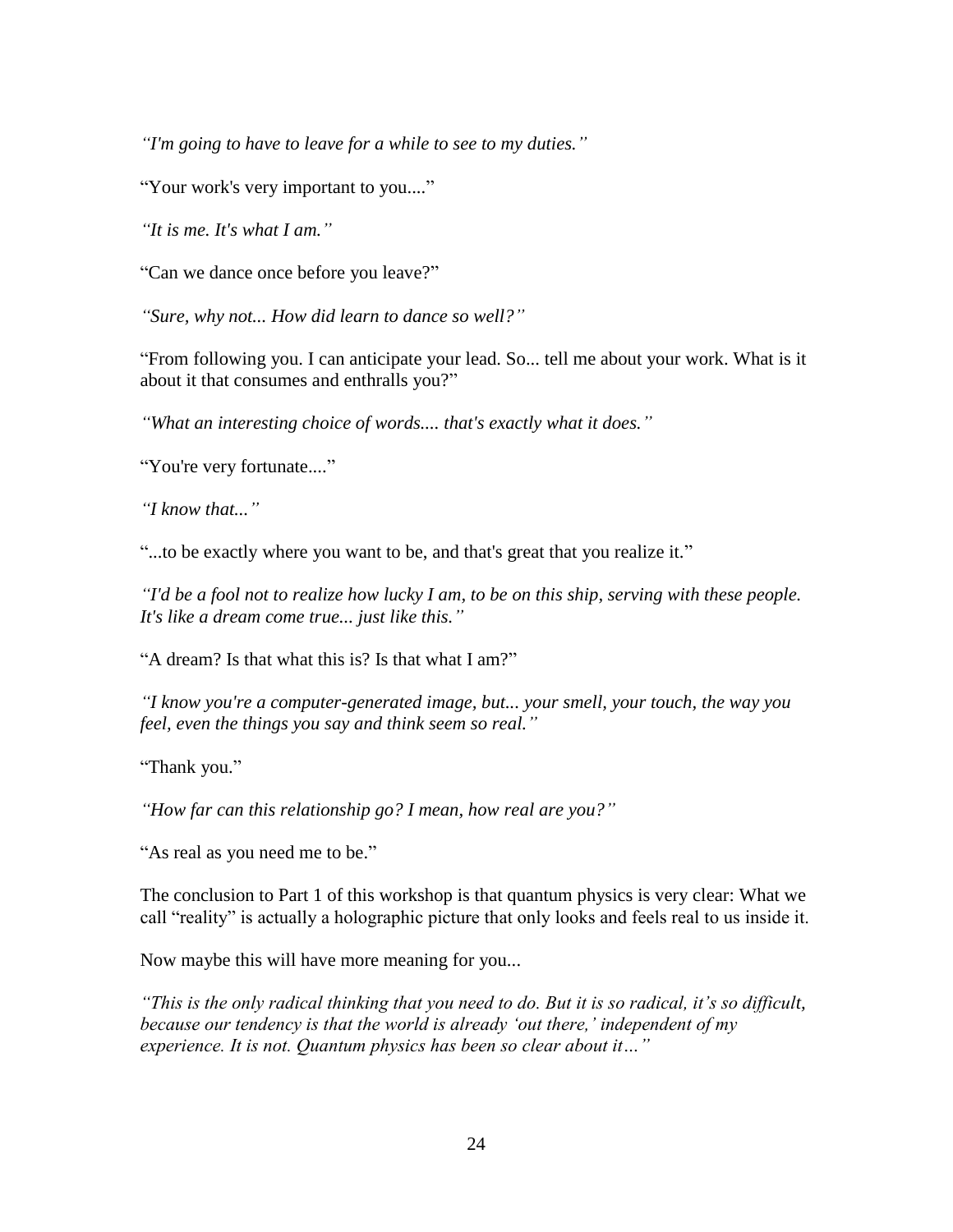One last quote from Michael Talbot in *The Holographic Universe*, "There is evidence to suggest that our world and everything in it – from snowflakes to maple trees to falling stars and spinning electrons – are only ghostly images, projections from a level of reality so beyond our own that it is literally beyond both space and time."

*"If you want to see fear in a quantum physicist's eyes, just mention the words: the "measurement problem."*

*"The "measurement problem" is this.... an atom only appears in a particular place if you measure it. In other words, an atom is spread out all over the place until a conscious observer decides to look at it. So the act of measurement – or observation – creates the entire universe.*

*"Millions upon millions of globs of energy and light – photons and electrons – they make up this imaginary three-dimensional solid world, which doesn't exist at all according to relativity or quantum mechanics."*

I hope now you can see how this idea that we live in a holographic universe is like learning that the Earth is round and not flat. It is going to change everything we think and believe.

So if all of this is true, and quantum physics says it is, the next logical question is:

So what? So what if the world we see is a hologram? What are the consequences of this? And how does this affect my daily life?

I can give you a one word answer right now: Profoundly!

But we're going to take a closer look at the answers to those questions in the next four parts of this workshop series.

Your "homework" – what I want you to do in preparation to watch Part Two of this workshop series – is to…

First watch the entire movie called *The Thirteen Floor.*

And then…

Practice seeing the world around you as a hologram that isn't real. (It often helps to look at everything around you as a movie set, with you as an actor in the movie.)

In Part Two we"ll continue our look at the Holographic Universe with the question:

Exactly how is this holographic universe created for us to experience as physical "reality"?